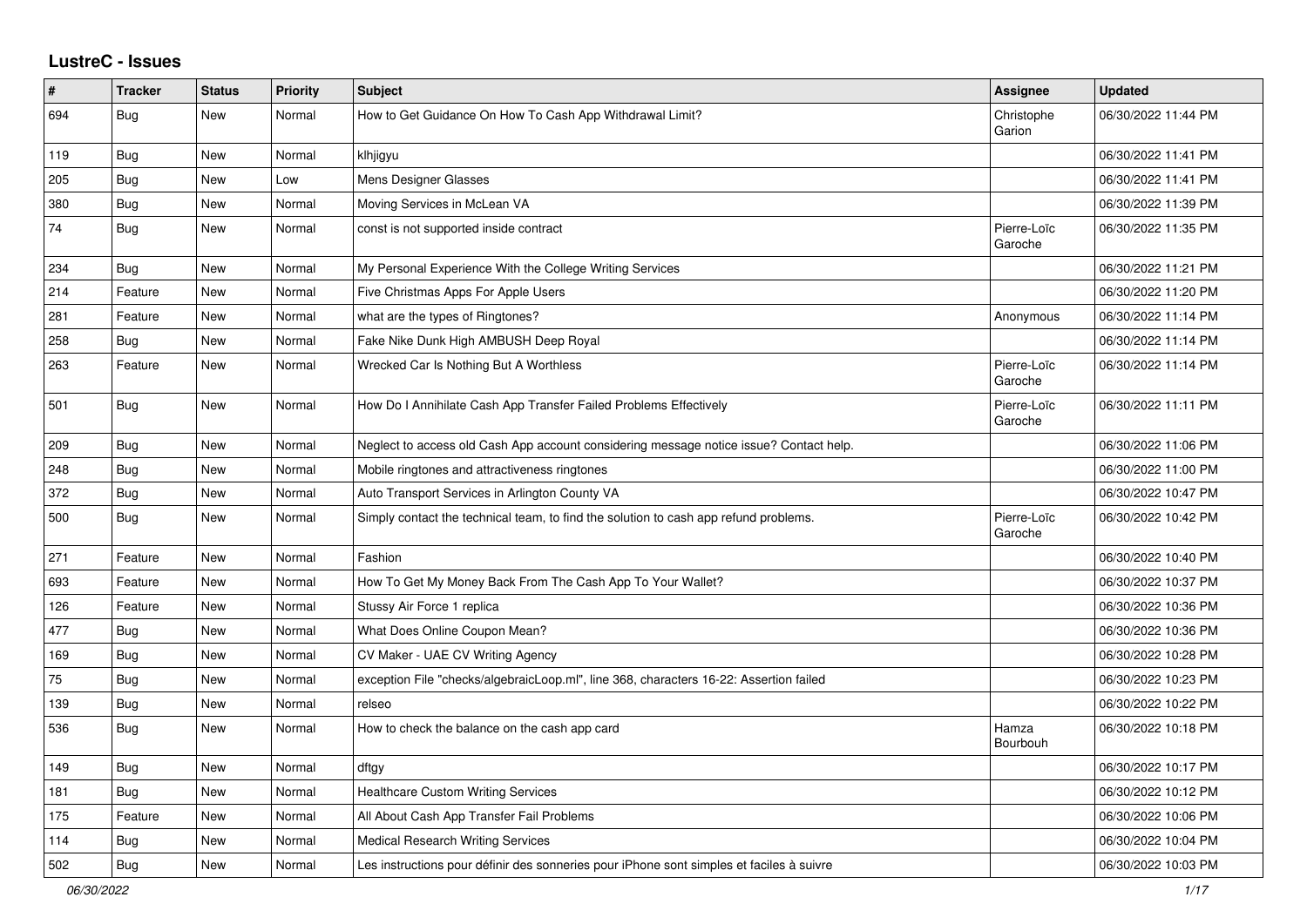| $\vert$ # | <b>Tracker</b> | <b>Status</b> | Priority | <b>Subject</b>                                                              | <b>Assignee</b>        | <b>Updated</b>      |
|-----------|----------------|---------------|----------|-----------------------------------------------------------------------------|------------------------|---------------------|
| 786       | <b>Bug</b>     | New           | Normal   | Best Assignment Help in Australia & UK                                      |                        | 06/30/2022 09:58 PM |
| 651       | <b>Bug</b>     | New           | Normal   | Salmon Health Benefits                                                      |                        | 06/30/2022 09:49 PM |
| 279       | Bug            | New           | High     | What is an essential feature of an internal communications app?             |                        | 06/30/2022 09:49 PM |
| 267       | <b>Bug</b>     | New           | Normal   | How To Use Internet Radio Services To Listen To Your Favorite Songs         |                        | 06/30/2022 09:47 PM |
| 476       | Feature        | New           | High     | <b>American Airlines Reservations</b>                                       |                        | 06/30/2022 09:45 PM |
| 684       | <b>Bug</b>     | New           | Normal   | Difference between paper map and online map                                 |                        | 06/30/2022 09:41 PM |
| 168       | Bug            | New           | Normal   | UFC 256 Live Stream Online                                                  |                        | 06/30/2022 09:37 PM |
| 317       | <b>Bug</b>     | New           | Normal   | Eco/Green Cleaning Services in Virginia Beach VA                            |                        | 06/30/2022 09:34 PM |
| 255       | Feature        | New           | Normal   | best doctor for psoriasis                                                   |                        | 06/30/2022 09:31 PM |
| 511       | Feature        | New           | Normal   | Fashion                                                                     | Anonymous              | 06/30/2022 09:26 PM |
| 133       | <b>Bug</b>     | New           | Normal   | craftlabs                                                                   |                        | 06/30/2022 09:12 PM |
| 643       | <b>Bug</b>     | New           | Normal   | Oreo TV Apk Download                                                        |                        | 06/30/2022 09:00 PM |
| 164       | Bug            | New           | Normal   | dfgbd                                                                       |                        | 06/30/2022 08:55 PM |
| 159       | Bug            | New           | Normal   | xfguih njgkh                                                                |                        | 06/30/2022 08:50 PM |
| 514       | Bug            | New           | Normal   | Trans-Caribbean                                                             |                        | 06/30/2022 08:50 PM |
| 726       | <b>Bug</b>     | New           | Normal   | Mobile Application Development Services                                     |                        | 06/30/2022 08:49 PM |
| 697       | Bug            | New           | Normal   | How to Descargar Pura TV For Android                                        |                        | 06/30/2022 08:48 PM |
| 211       | Bug            | New           | Normal   | Problem in Cash App rebate? Call Cash App customer service number for help. |                        | 06/30/2022 08:43 PM |
| 499       | Feature        | New           | Normal   | Discover The Premium Features Of Spotify Mod Apk                            |                        | 06/30/2022 08:38 PM |
| 237       | Feature        | New           | Normal   | HP Printer Assistant Software   Download & Install HP Assistant             |                        | 06/30/2022 08:35 PM |
| 345       | Bug            | New           | Normal   | Stain Protection Services in Chesapeake VA                                  |                        | 06/30/2022 08:28 PM |
| 492       | <b>Bug</b>     | New           | Normal   | HD Streamz MOD APK v3.5.5 (Keine Werbung)                                   |                        | 06/30/2022 08:09 PM |
| 571       | Bug            | New           | Normal   | How may the Cash app dispute your trade?                                    | Pierre-Loïc<br>Garoche | 06/30/2022 08:05 PM |
| 495       | <b>Bug</b>     | New           | Normal   | Twitch Clip Downloader Download Twitch Clips Online 2021                    |                        | 06/30/2022 08:03 PM |
| 793       | Feature        | New           | Urgent   | Where can I find cheap FIFA coins?                                          | Pierre-Loïc<br>Garoche | 06/30/2022 07:56 PM |
| 520       | Bug            | New           | Normal   | What Is The Major Role Of Cash.app/Help and Support Page?                   |                        | 06/30/2022 07:53 PM |
| 769       | Bug            | New           | Normal   | check my cash app                                                           |                        | 06/30/2022 07:46 PM |
| 251       | <b>Bug</b>     | New           | Normal   | All About Cash App Transfer Fail Problems                                   | Pierre-Loïc<br>Garoche | 06/30/2022 07:41 PM |
| 816       | <b>Bug</b>     | New           | Normal   | Play Scribble io fun with everyone                                          |                        | 06/30/2022 07:38 PM |
| 1077      | <b>Bug</b>     | New           | Normal   | Les excellentes façons d'utiliser ces images                                |                        | 06/30/2022 07:34 PM |
| 505       | Bug            | New           | Normal   | www.trendmicro.com/activate                                                 |                        | 06/30/2022 07:34 PM |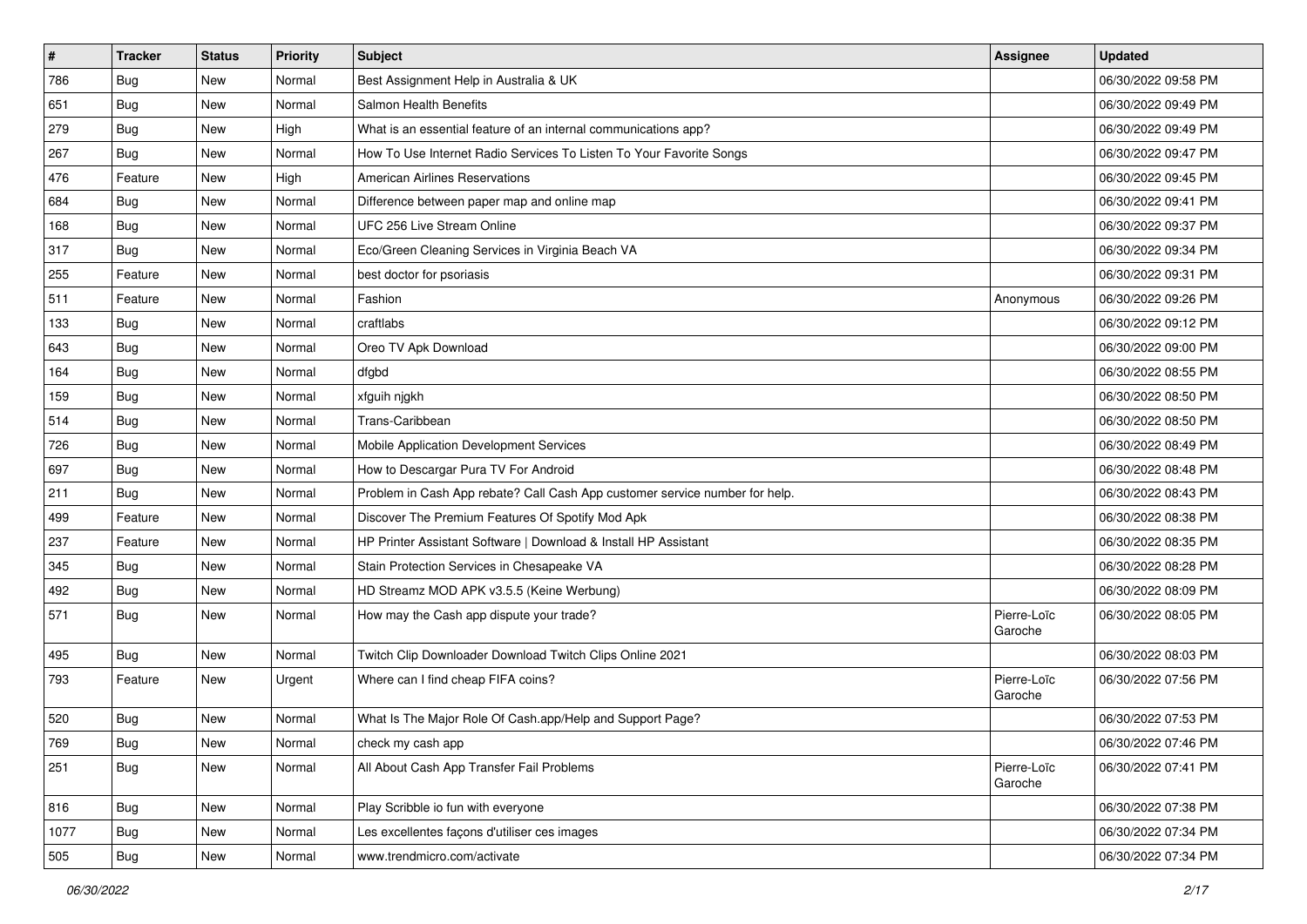| #   | <b>Tracker</b> | <b>Status</b> | Priority | <b>Subject</b>                                                                                                                               | <b>Assignee</b>        | <b>Updated</b>      |
|-----|----------------|---------------|----------|----------------------------------------------------------------------------------------------------------------------------------------------|------------------------|---------------------|
| 533 | <b>Bug</b>     | New           | Normal   | How to complete the homework assignments in economics in the easiest way?                                                                    |                        | 06/30/2022 07:33 PM |
| 570 | <b>Bug</b>     | New           | Normal   | What is Sutton bank cash app customer service phone number?                                                                                  | Pierre-Loïc<br>Garoche | 06/30/2022 07:29 PM |
| 244 | Bug            | New           | Normal   | Quels sont les avantages des stations de radio en ligne.                                                                                     |                        | 06/30/2022 07:24 PM |
| 197 | Bug            | New           | Normal   | SBL JABORANDI PLUS HAIR OIL - COMPLETE SCALP CARE (100ML)                                                                                    |                        | 06/30/2022 07:17 PM |
| 532 | <b>Bug</b>     | New           | Normal   | My Assignment Help                                                                                                                           |                        | 06/30/2022 07:13 PM |
| 289 | <b>Bug</b>     | New           | Normal   | Recover Yahoo Mail Forgotten Password - Explore Kanata Chinese                                                                               |                        | 06/30/2022 07:13 PM |
| 183 | Bug            | New           | Normal   | Nursing Assignment Help Online                                                                                                               |                        | 06/30/2022 07:10 PM |
| 645 | Bug            | New           | Normal   | thong tin chinh xac nhat hom nay                                                                                                             |                        | 06/30/2022 07:09 PM |
| 647 | Feature        | <b>New</b>    | Normal   | <b>Cranberry Health Benefits</b>                                                                                                             |                        | 06/30/2022 07:08 PM |
| 504 | Bug            | New           | Normal   | A beginner should always look for online Java assignment help!                                                                               |                        | 06/30/2022 06:50 PM |
| 530 | Bug            | New           | Normal   | Cheap Assignment Writing Service UK                                                                                                          | Anonymous              | 06/30/2022 06:49 PM |
| 506 | <b>Bug</b>     | New           | Normal   | www.trendmicro.com/activate                                                                                                                  |                        | 06/30/2022 06:25 PM |
| 789 | <b>Bug</b>     | New           | Normal   | Full version                                                                                                                                 |                        | 06/30/2022 06:23 PM |
| 776 | <b>Bug</b>     | New           | Normal   | Wibargain                                                                                                                                    |                        | 06/30/2022 06:22 PM |
| 576 | Bug            | New           | Normal   | So laden Sie ein Instagram-Bild herunter                                                                                                     |                        | 06/30/2022 06:17 PM |
| 188 | <b>Bug</b>     | New           | Normal   | Why are university students buying assignments online?                                                                                       | Pierre-Loïc<br>Garoche | 06/30/2022 06:00 PM |
| 605 | Feature        | New           | Normal   | What will the future of logo design be like?                                                                                                 |                        | 06/30/2022 05:59 PM |
| 280 | Bug            | New           | Normal   | Pacific Web Design                                                                                                                           |                        | 06/30/2022 05:54 PM |
| 194 | <b>Bug</b>     | New           | Normal   | lace closure wigs                                                                                                                            |                        | 06/30/2022 05:51 PM |
| 315 | <b>Bug</b>     | New           | Normal   | Dissertation help UK                                                                                                                         |                        | 06/30/2022 05:49 PM |
| 498 | <b>Bug</b>     | New           | Normal   | Téléchargeur SoundCloud : SoundCloud en Mp3                                                                                                  | Christophe<br>Garion   | 06/30/2022 05:43 PM |
| 545 | Feature        | New           | Normal   | Best Canvas Print Company                                                                                                                    |                        | 06/30/2022 05:39 PM |
| 460 | <b>Bug</b>     | New           | Normal   | Floor Cleaning Medford MA                                                                                                                    |                        | 06/30/2022 05:38 PM |
| 478 | Feature        | New           | Normal   | Is it safe to install third-party WhatsApp GB?                                                                                               |                        | 06/30/2022 05:36 PM |
| 508 | <b>Bug</b>     | New           | Normal   | hire a professional dissertation help                                                                                                        |                        | 06/30/2022 05:35 PM |
| 815 | Bug            | New           | Normal   | how do i call cash app customer service                                                                                                      | Xavier Thirioux        | 06/30/2022 05:35 PM |
| 201 | <b>Bug</b>     | New           | Normal   | closure wig                                                                                                                                  |                        | 06/30/2022 05:30 PM |
| 480 | <b>Bug</b>     | New           | Normal   | Nur Online Shop                                                                                                                              |                        | 06/30/2022 05:26 PM |
| 76  | <b>Bug</b>     | New           | Normal   | Import error: Load error: imported node real_to_int declared in a regular Lustre file. File "include/conv.lusi", line 1,<br>characters 0-64: |                        | 06/30/2022 05:25 PM |
| 157 | <b>Bug</b>     | New           | Normal   | Forget cash app pin                                                                                                                          |                        | 06/30/2022 05:12 PM |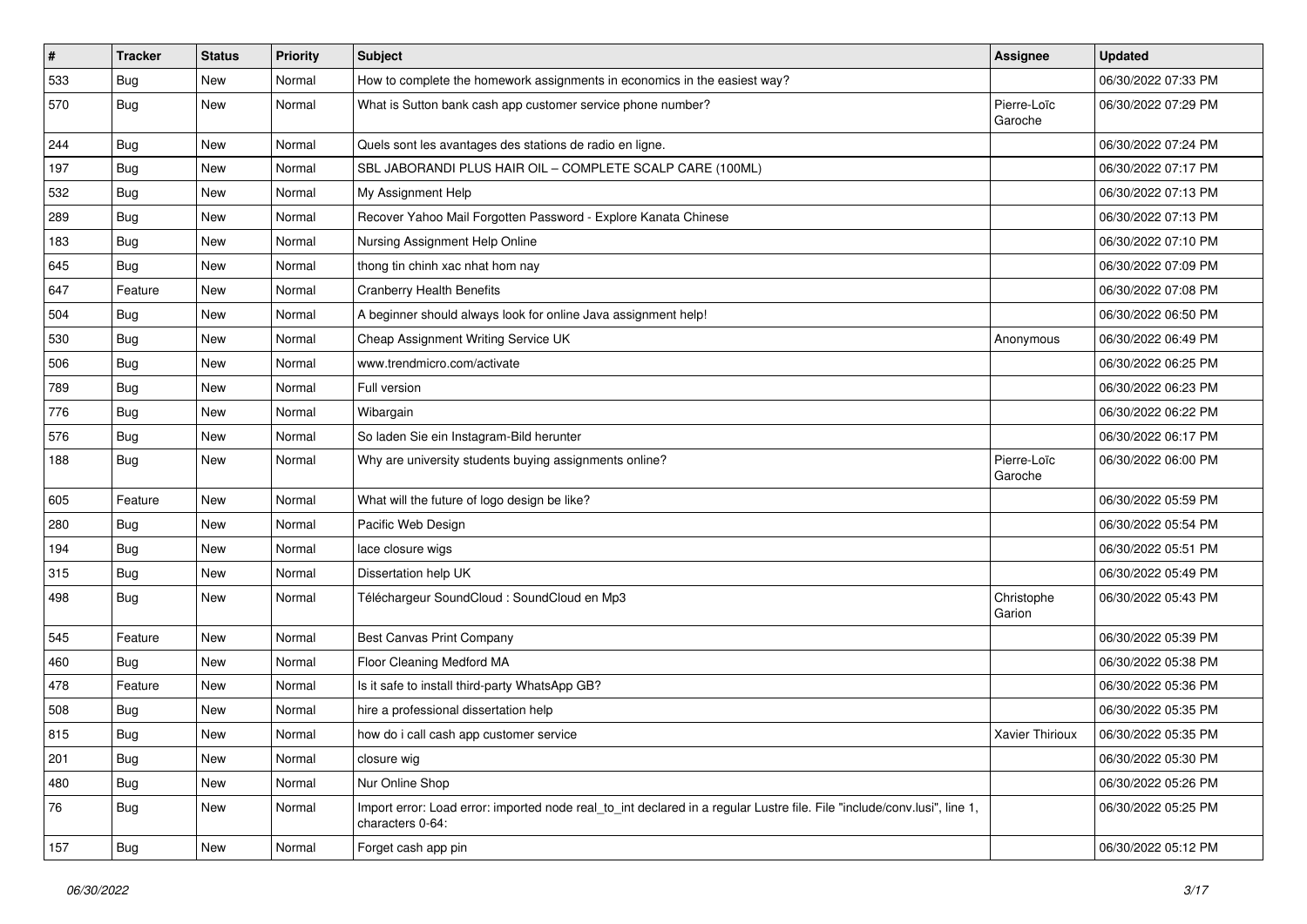| $\vert$ # | <b>Tracker</b> | <b>Status</b> | <b>Priority</b> | Subject                                                         | <b>Assignee</b>        | <b>Updated</b>      |
|-----------|----------------|---------------|-----------------|-----------------------------------------------------------------|------------------------|---------------------|
| 784       | <b>Bug</b>     | New           | Normal          | How To Add Money On Cash App Card And Check The Funds?          |                        | 06/30/2022 05:09 PM |
| 235       | Bug            | New           | Low             | HP Printer Assistant Software   Download & Install HP Assistant |                        | 06/30/2022 05:08 PM |
| 773       | Bug            | New           | Normal          | Spades - Play online free                                       |                        | 06/30/2022 04:59 PM |
| 471       | <b>Bug</b>     | New           | Normal          | Residential Floor Cleaning Westchester MA                       |                        | 06/30/2022 04:56 PM |
| 246       | Bug            | New           | Normal          | The Beast App                                                   |                        | 06/30/2022 04:50 PM |
| 275       | <b>Bug</b>     | New           | Normal          | Activate Cash App Card With Or Without QR - Step By Step Guide  | Pierre-Loïc<br>Garoche | 06/30/2022 04:47 PM |
| 206       | Bug            | New           | Low             | Cheap Electric Bikes                                            |                        | 06/30/2022 04:41 PM |
| 557       | Feature        | New           | Normal          | <b>Business Law Assignment Help</b>                             |                        | 06/30/2022 04:32 PM |
| 781       | Bug            | New           | Normal          | Free Whatsapp Group to Join                                     |                        | 06/30/2022 04:23 PM |
| 292       | Bug            | New           | Normal          | Venmo to Cash App Transfer Of Money- Explore Here               |                        | 06/30/2022 04:22 PM |
| 312       | <b>Bug</b>     | New           | Normal          | Stain Protection Services in Virginia Beach VA                  |                        | 06/30/2022 04:17 PM |
| 145       | <b>Bug</b>     | New           | Normal          | abdulbaissagar                                                  |                        | 06/30/2022 04:17 PM |
| 464       | <b>Bug</b>     | New           | Normal          | Upholstery Cleaning Westchester MA                              |                        | 06/30/2022 04:14 PM |
| 529       | <b>Bug</b>     | New           | Normal          | Thop TV APK - Free Download for Android                         |                        | 06/30/2022 04:12 PM |
| 174       | Feature        | New           | Normal          | Digital Marketing Philadelphia                                  |                        | 06/30/2022 04:09 PM |
| 627       | <b>Bug</b>     | New           | Normal          | <b>HELO</b>                                                     |                        | 06/30/2022 04:03 PM |
| 141       | Feature        | New           | Normal          | Something about jerry curly                                     |                        | 06/30/2022 03:58 PM |
| 794       | Feature        | New           | Normal          | Safe place to buy fifa coins                                    |                        | 06/30/2022 03:51 PM |
| 810       | Feature        | New           | Normal          | how to remove viruses from a phone                              |                        | 06/30/2022 03:49 PM |
| 637       | Feature        | New           | Normal          | Why do the Outlook rules not work in my account?                |                        | 06/30/2022 03:48 PM |
| 129       | <b>Bug</b>     | New           | Normal          | xcvgbgh                                                         |                        | 06/30/2022 03:46 PM |
| 486       | Bug            | New           | Low             | <b>HP Wireless Printer Setup</b>                                | Anonymous              | 06/30/2022 03:45 PM |
| 344       | <b>Bug</b>     | New           | Normal          | Odor Removal Services in Chesapeake VA                          |                        | 06/30/2022 03:40 PM |
| 802       | <b>Bug</b>     | New           | Normal          | Who Is an ETL Engineer                                          |                        | 06/30/2022 03:33 PM |
| 182       | <b>Bug</b>     | New           | Normal          | <b>Healthcare Custom Writing Services</b>                       |                        | 06/30/2022 03:30 PM |
| 611       | Feature        | New           | Normal          | Buy All Modafinil & Armodafinil Tablets @Buy Modafinil US       |                        | 06/30/2022 03:30 PM |
| 151       | Feature        | New           | Normal          | Law Essay Writing Service - Assignments Planet                  |                        | 06/30/2022 03:27 PM |
| 497       | <b>Bug</b>     | New           | Normal          | Fake Nike Dunk Low Off-White Lot 50                             |                        | 06/30/2022 03:25 PM |
| 123       | <b>Bug</b>     | New           | Normal          | https://www.reddit.com/r/NRLgrandfinal2020/                     |                        | 06/30/2022 03:22 PM |
| 240       | Feature        | New           | Normal          | Juego interesante de Dragon Ball Legends MOD APK                |                        | 06/30/2022 03:20 PM |
| 282       | Bug            | New           | Normal          | Activate Cash App Card: Learn Simple Steps & Fix Errors         |                        | 06/30/2022 03:02 PM |
| 488       | <b>Bug</b>     | New           | Normal          | Quick solution to solve cash app dispute by the technical team  |                        | 06/30/2022 02:57 PM |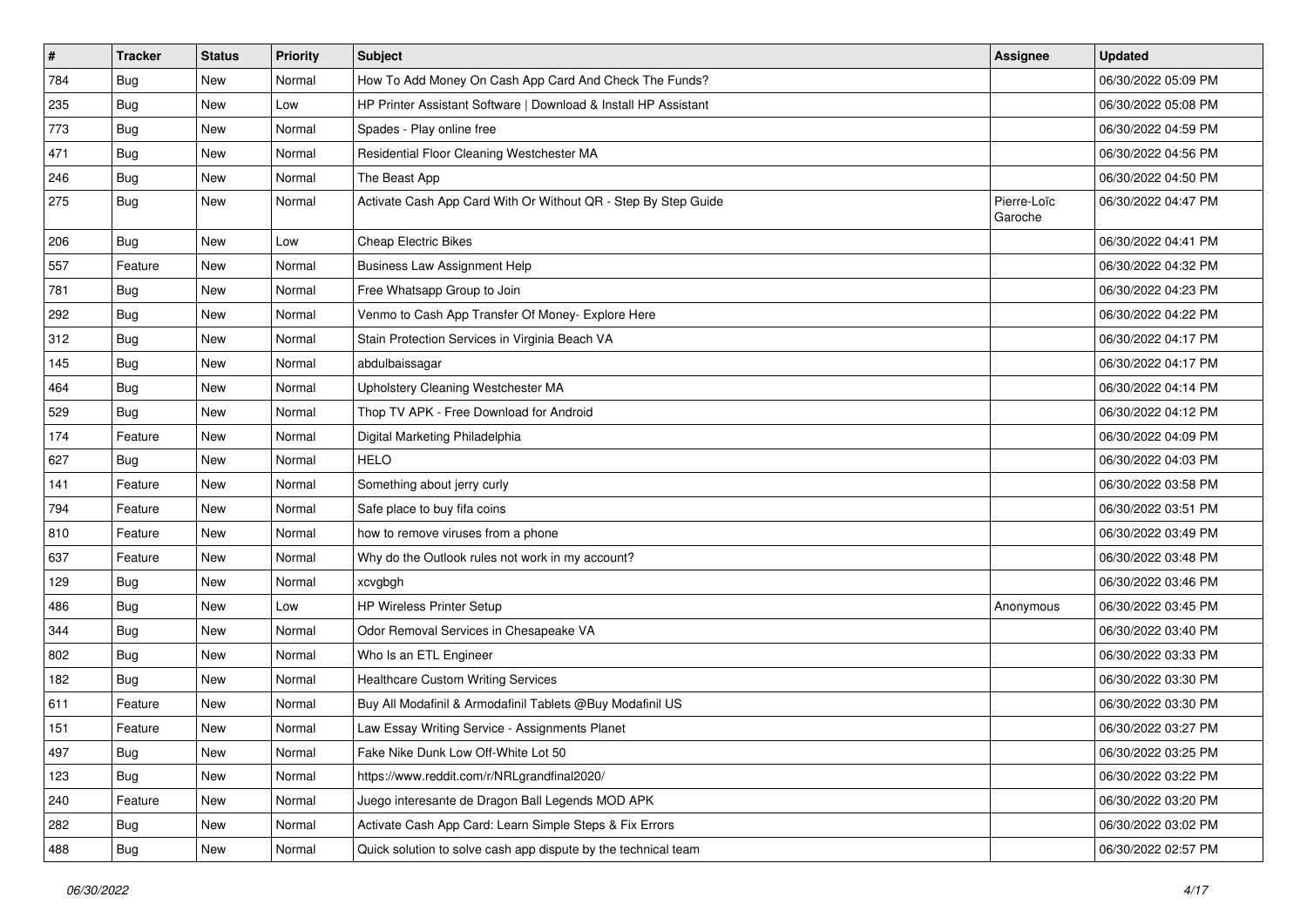| $\pmb{\#}$ | <b>Tracker</b> | <b>Status</b> | <b>Priority</b> | <b>Subject</b>                                                                                               | <b>Assignee</b>        | <b>Updated</b>      |
|------------|----------------|---------------|-----------------|--------------------------------------------------------------------------------------------------------------|------------------------|---------------------|
| 567        | <b>Bug</b>     | New           | Normal          | Singapore assignment help                                                                                    |                        | 06/30/2022 02:50 PM |
| 491        | Feature        | New           | Normal          | Automatically download and paste Reddit wallpapers into Windows                                              |                        | 06/30/2022 02:44 PM |
| 654        | Feature        | New           | Normal          | Peach Health Benefits                                                                                        |                        | 06/30/2022 02:43 PM |
| 666        | Bug            | New           | Normal          | 470+ pages à colorier de Noël                                                                                |                        | 06/30/2022 02:42 PM |
| 809        | Bug            | <b>New</b>    | Normal          | Smash Karts - immerse yourself in the exciting race                                                          |                        | 06/30/2022 02:36 PM |
| 680        | Feature        | New           | Normal          | Word Jewels 2                                                                                                |                        | 06/30/2022 02:32 PM |
| 482        | <b>Bug</b>     | New           | Normal          | <b>Text Window</b>                                                                                           |                        | 06/30/2022 02:30 PM |
| 507        | Bug            | New           | Normal          | central.bitdefender.com                                                                                      |                        | 06/30/2022 02:30 PM |
| 128        | <b>Bug</b>     | New           | Normal          | dfgbd                                                                                                        |                        | 06/30/2022 02:28 PM |
| 565        | Bug            | <b>New</b>    | Normal          | How To Install RepelisPlus On Your Android Phone?                                                            |                        | 06/30/2022 02:26 PM |
| 801        | <b>Bug</b>     | New           | Normal          | Who Is an ETL Engineer                                                                                       |                        | 06/30/2022 02:17 PM |
| 261        | <b>Bug</b>     | <b>New</b>    | Normal          | Ringtone Downloads - Easy Ways Come Up With Your Own Ringtones                                               |                        | 06/30/2022 02:11 PM |
| 487        | Bug            | <b>New</b>    | Normal          | Cheap Fake Dunks                                                                                             |                        | 06/30/2022 02:09 PM |
| 817        | Bug            | New           | Normal          | Pacman 30th Anniversary                                                                                      |                        | 06/30/2022 02:02 PM |
| 494        | <b>Bug</b>     | <b>New</b>    | Normal          | <b>Buy Discussion Post</b>                                                                                   |                        | 06/30/2022 01:53 PM |
| 210        | <b>Bug</b>     | New           | Normal          | Issue with check symbol in Cash App? Dial assist number with calling Cash App customer service phone number. |                        | 06/30/2022 01:52 PM |
| 190        | <b>Bug</b>     | New           | Normal          | All About Cash App Transfer Fail Problems                                                                    |                        | 06/30/2022 01:27 PM |
| 534        | <b>Bug</b>     | New           | Normal          | Know how to initiate cash app refund by contacting the technical team                                        | Pierre-Loïc<br>Garoche | 06/30/2022 01:21 PM |
| 269        | Bug            | <b>New</b>    | Normal          | Is there such a site for app design?                                                                         | Anonymous              | 06/30/2022 01:11 PM |
| 696        | Bug            | <b>New</b>    | Normal          | How to Install the TuMangaOnline App                                                                         |                        | 06/30/2022 01:11 PM |
| 493        | Feature        | New           | High            | chainsaw dance                                                                                               |                        | 06/30/2022 01:11 PM |
| 1018       | Bug            | <b>New</b>    | Normal          | So erhalten Sie ein kostenloses Hörbuch                                                                      |                        | 06/30/2022 01:08 PM |
| 228        | <b>Bug</b>     | New           | Normal          | Why Does Cash App Transaction Failed? - Here Is the Answer                                                   |                        | 06/30/2022 12:59 PM |
| 489        | <b>Bug</b>     | New           | Normal          | Get cash app refund instantly if sent to the wrong person                                                    |                        | 06/30/2022 12:49 PM |
| 146        | Bug            | <b>New</b>    | Normal          | bayabais                                                                                                     |                        | 06/30/2022 12:19 PM |
| 333        | <b>Bug</b>     | New           | Normal          | Mold Removal Services in Norfolk VA                                                                          |                        | 06/30/2022 12:02 PM |
| 278        | <b>Bug</b>     | <b>New</b>    | Normal          | Cash App Help & Solutions - Here You Will Get Better Assistance                                              |                        | 06/30/2022 11:50 AM |
| 120        | <b>Bug</b>     | New           | Normal          | ghfjtkx                                                                                                      | Pierre-Loïc<br>Garoche | 06/30/2022 11:48 AM |
| 777        | <b>Bug</b>     | New           | Normal          | Obtain driving instructions using Google Maps.                                                               |                        | 06/30/2022 10:40 AM |
| 1133       | Bug            | New           | Normal          | Flagle, what is it?                                                                                          |                        | 06/30/2022 10:37 AM |
| 172        | Feature        | New           | Normal          | pgdm colleges in bangalore                                                                                   |                        | 06/30/2022 09:28 AM |
| 510        | Feature        | New           | Normal          | Fashion                                                                                                      | Anonymous              | 06/30/2022 09:27 AM |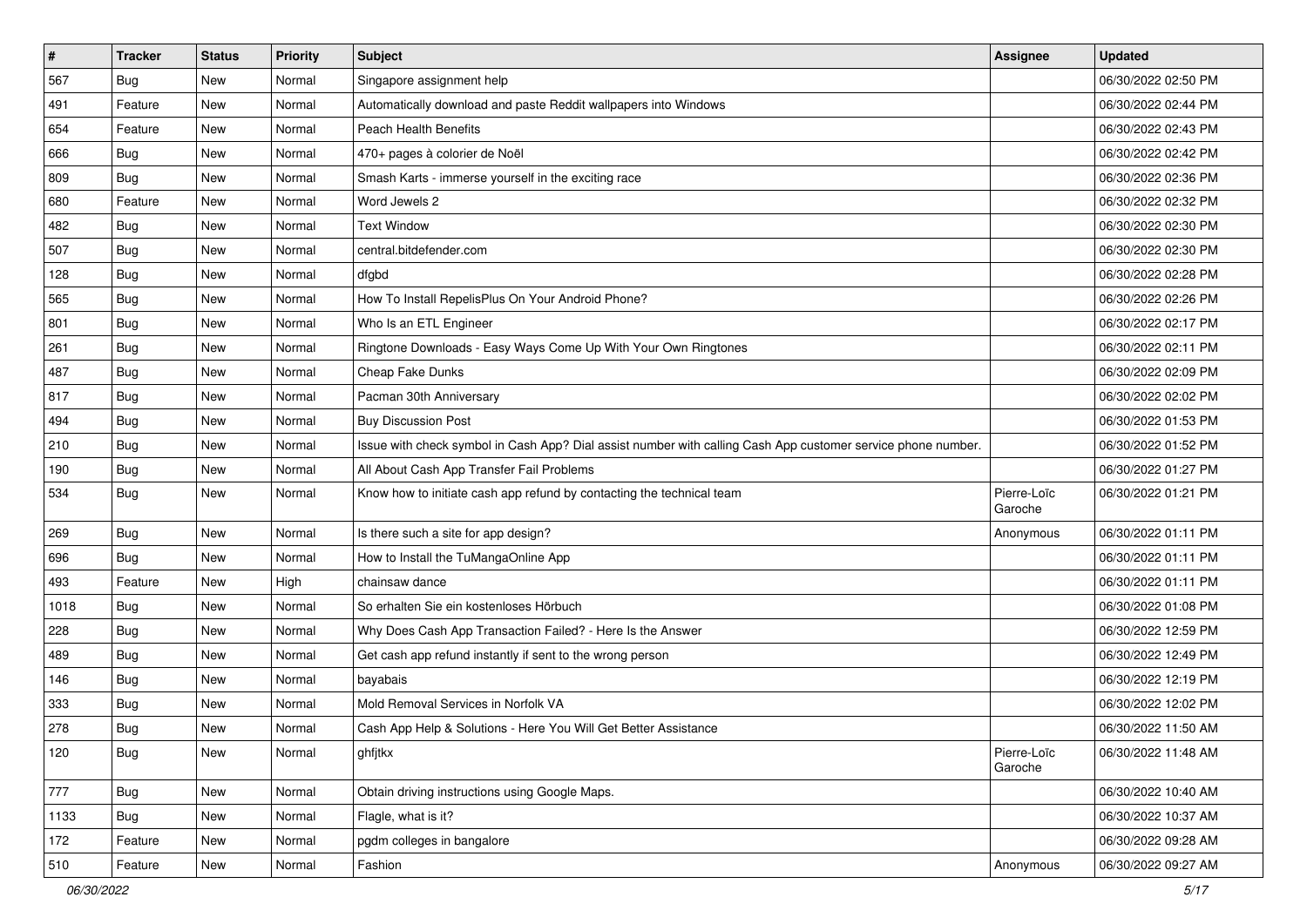| $\pmb{\#}$ | <b>Tracker</b> | <b>Status</b> | Priority | <b>Subject</b>                                                          | <b>Assignee</b>        | <b>Updated</b>      |
|------------|----------------|---------------|----------|-------------------------------------------------------------------------|------------------------|---------------------|
| 527        | Feature        | New           | Normal   | My Teachers                                                             |                        | 06/30/2022 09:26 AM |
| 503        | <b>Bug</b>     | New           | Normal   | Youtube Premium Apk free download for Android                           |                        | 06/30/2022 09:20 AM |
| 687        | <b>Bug</b>     | New           | Normal   | How to use twitch.tv/activate?                                          |                        | 06/30/2022 09:20 AM |
| 347        | <b>Bug</b>     | New           | Normal   | Eco/Green Cleaning Services in Chesapeake VA                            |                        | 06/30/2022 07:34 AM |
| 531        | <b>Bug</b>     | New           | Normal   | Cheap Assignment Writing Service UK                                     | Anonymous              | 06/30/2022 07:32 AM |
| 820        | Bug            | New           | Normal   | Metal Slug Apk para Android                                             |                        | 06/30/2022 07:20 AM |
| 525        | Bug            | New           | Normal   | If you don't have a QR code: How to activate cash app card in app       |                        | 06/30/2022 07:03 AM |
| 523        | Bug            | New           | Normal   | What Is The Right Google Account Recovery Aid To Regain Account Access? | Pierre-Loïc<br>Garoche | 06/30/2022 07:01 AM |
| 496        | Bug            | <b>New</b>    | Normal   | What is Live NetTV?                                                     |                        | 06/30/2022 06:44 AM |
| 331        | Bug            | New           | Normal   | Water Extraction Services in Norfolk VA                                 |                        | 06/30/2022 05:51 AM |
| 218        | Bug            | New           | Normal   | Popular Educational trends                                              |                        | 06/30/2022 05:12 AM |
| 1132       | Bug            | New           | Normal   | Registration process on Huobi                                           |                        | 06/30/2022 05:10 AM |
| 735        | <b>Bug</b>     | New           | Normal   | A quick fix of how to get money back from cash app stocks               |                        | 06/30/2022 04:56 AM |
| 699        | <b>Bug</b>     | New           | Normal   | Would you be able to utilize Cash App Twitch?                           |                        | 06/30/2022 04:55 AM |
| 513        | Bug            | New           | Normal   | Unlock cash app account using the easy steps:                           | Anonymous              | 06/30/2022 04:54 AM |
| 575        | Feature        | New           | Low      | cheap jordan replicas for sale                                          | Pierre-Loïc<br>Garoche | 06/30/2022 04:48 AM |
| 724        | Bug            | New           | Normal   | Dial Chime Customer support number for a quick response                 |                        | 06/30/2022 04:34 AM |
| 316        | Bug            | New           | Normal   | Finden Sie den besten Klingelton für Ihr Telefon                        |                        | 06/30/2022 04:13 AM |
| 219        | <b>Bug</b>     | New           | Normal   | Free Ringtones for Cell Phones.                                         |                        | 06/30/2022 03:45 AM |
| 284        | <b>Bug</b>     | New           | Normal   | All About Cash App Transfer Fail Problems                               |                        | 06/30/2022 03:26 AM |
| 674        | <b>Bug</b>     | New           | Normal   | The best game in 2021                                                   | Pierre-Loïc<br>Garoche | 06/30/2022 03:13 AM |
| 247        | <b>Bug</b>     | New           | Normal   | best 4 Channel Amp                                                      |                        | 06/30/2022 02:19 AM |
| 721        | Bug            | New           | Normal   | Cómo instalar un Mod Apk                                                |                        | 06/30/2022 02:08 AM |
| 901        | Feature        | New           | Normal   | good game ever                                                          |                        | 06/30/2022 01:50 AM |
| 707        | <b>Bug</b>     | New           | Normal   | Why Accounting Assignments Are Beneficial For The Students?             | Pierre-Loïc<br>Garoche | 06/30/2022 01:06 AM |
| 589        | <b>Bug</b>     | New           | Normal   | How can I get the cash app phone number of customer support?            |                        | 06/30/2022 12:20 AM |
| 180        | Feature        | New           | Normal   | homoeobazaar                                                            |                        | 06/30/2022 12:17 AM |
| 705        | Bug            | New           | Normal   | wuxiaworld                                                              |                        | 06/29/2022 11:42 PM |
| 553        | Bug            | New           | Normal   | Cinema HD APK - Free Movie Enjoyment App on Android                     |                        | 06/29/2022 11:35 PM |
| 143        | <b>Bug</b>     | New           | Normal   | Bob lace front wigs                                                     |                        | 06/29/2022 11:22 PM |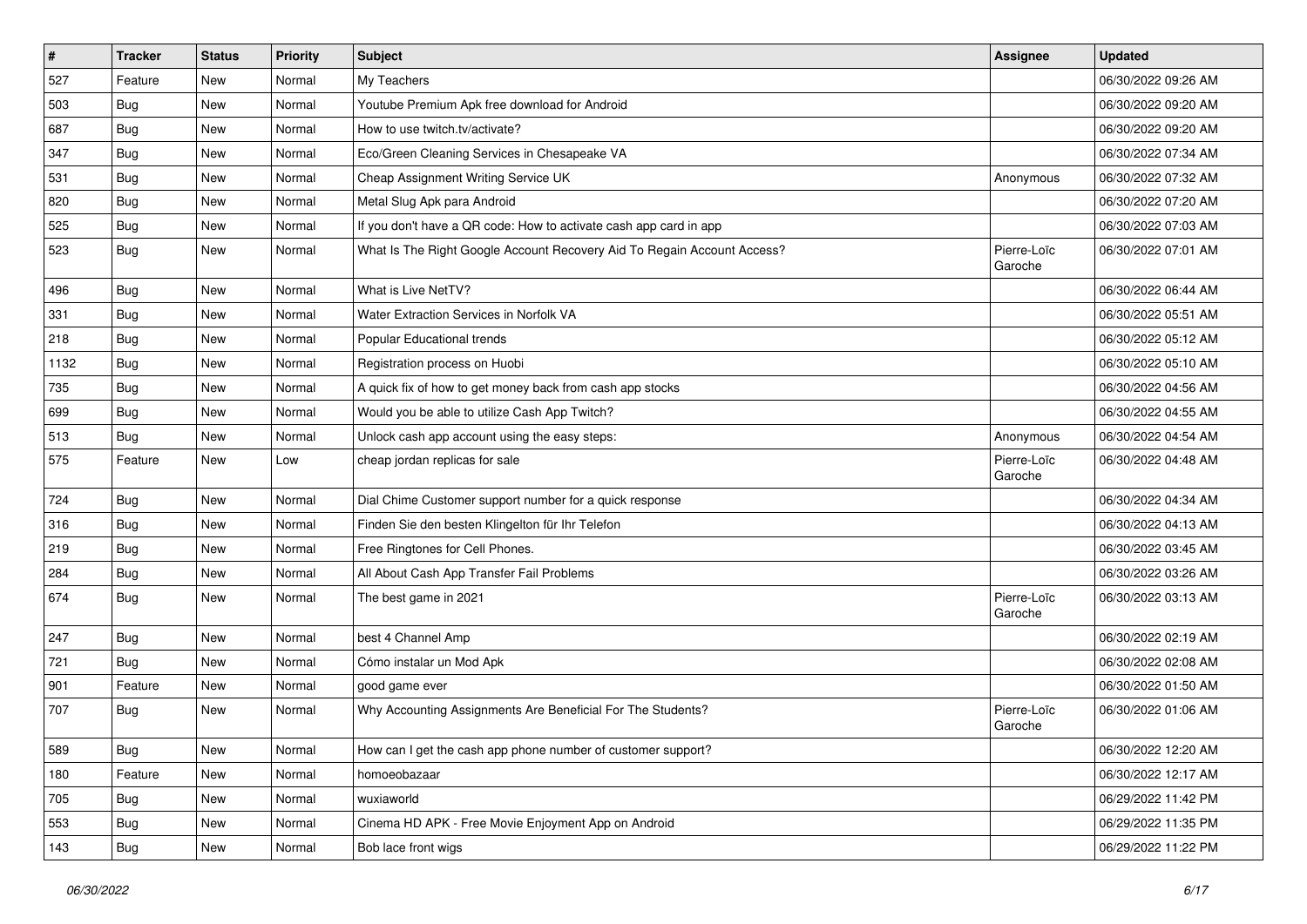| $\sharp$ | <b>Tracker</b> | <b>Status</b> | <b>Priority</b> | <b>Subject</b>                                                                   | Assignee               | <b>Updated</b>      |
|----------|----------------|---------------|-----------------|----------------------------------------------------------------------------------|------------------------|---------------------|
| 623      | <b>Bug</b>     | New           | Normal          | Listen to online radio stations for mobile phones                                |                        | 06/29/2022 11:19 PM |
| 515      | Bug            | New           | Normal          | Fragment Nike Dunk High Tokyo Fake                                               |                        | 06/29/2022 11:19 PM |
| 759      | <b>Bug</b>     | New           | Normal          | Canon IJ Network Tool                                                            | Pierre-Loïc<br>Garoche | 06/29/2022 11:16 PM |
| 88       | <b>Bug</b>     | New           | Normal          | kind2 output: When for node arguments                                            | Pierre-Loïc<br>Garoche | 06/29/2022 11:10 PM |
| 537      | <b>Bug</b>     | New           | Normal          | Get tech assistance with customer support on ATT Yahoo email login issue.        |                        | 06/29/2022 11:06 PM |
| 664      | <b>Bug</b>     | New           | Normal          | Tea TV Apk Download - The Best Way to Watch Movies Offline                       |                        | 06/29/2022 11:00 PM |
| 811      | <b>Bug</b>     | New           | Normal          | Canon IJ Network Tool                                                            |                        | 06/29/2022 10:59 PM |
| 766      | Bug            | New           | Normal          | Pobreflix Mod APK Review                                                         |                        | 06/29/2022 10:55 PM |
| 136      | <b>Bug</b>     | New           | Normal          | snappow                                                                          |                        | 06/29/2022 10:52 PM |
| 189      | Bug            | New           | Normal          | <b>College Biology Writing Services</b>                                          |                        | 06/29/2022 10:51 PM |
| 719      | Bug            | New           | Normal          | How Do I Send \$5000 Through Cash App Account With Ease?                         |                        | 06/29/2022 10:15 PM |
| 622      | <b>Bug</b>     | New           | Normal          | CheapestMedsShop   100% Safe Medicines Online in UK & AUS.                       |                        | 06/29/2022 10:10 PM |
| 549      | <b>Bug</b>     | <b>New</b>    | Normal          | Radio Luisteren                                                                  |                        | 06/29/2022 10:01 PM |
| 555      | Bug            | New           | Normal          | web design development in hyderabad                                              |                        | 06/29/2022 09:50 PM |
| 150      | <b>Bug</b>     | New           | Normal          | dfgh                                                                             |                        | 06/29/2022 09:47 PM |
| 522      | Feature        | New           | Normal          | Can You Check App Limits, If Cash app won't let me send money?                   |                        | 06/29/2022 09:36 PM |
| 230      | Bug            | New           | Normal          | Add Money To Cash App Card - Auto Cash Apps                                      |                        | 06/29/2022 09:34 PM |
| 604      | Bug            | New           | Normal          | Idle Game Online                                                                 |                        | 06/29/2022 09:21 PM |
| 473      | <b>Bug</b>     | New           | Normal          | Floor Stripping Arlington MA                                                     |                        | 06/29/2022 09:20 PM |
| 257      | <b>Bug</b>     | New           | Normal          | Best latte machines                                                              |                        | 06/29/2022 09:17 PM |
| 490      | Bug            | New           | Normal          | Unlock cash app account by getting quick solutions from the technical executives |                        | 06/29/2022 09:14 PM |
| 788      | <b>Bug</b>     | New           | Normal          | Intro Maker Mod APK                                                              |                        | 06/29/2022 09:13 PM |
| 470      | Bug            | New           | Normal          | Commercial Floor Cleaning Westchester MA                                         |                        | 06/29/2022 09:07 PM |
| 461      | <b>Bug</b>     | New           | Normal          | Germs Removal Medford MA                                                         |                        | 06/29/2022 09:06 PM |
| 764      | <b>Bug</b>     | New           | Normal          | What is available to see what I can watch HBO Max?                               |                        | 06/29/2022 08:50 PM |
| 603      | <b>Bug</b>     | New           | Normal          | Premiere gratuito da lista de IPTV                                               |                        | 06/29/2022 08:40 PM |
| 466      | <b>Bug</b>     | New           | Normal          | Floor Stripping Westchester MA                                                   |                        | 06/29/2022 08:36 PM |
| 662      | Bug            | New           | Normal          | Oreo TV Download - The Easiest Way to Watch Live TV                              |                        | 06/29/2022 08:19 PM |
| 581      | Bug            | New           | Normal          | E-Learning Course Help                                                           |                        | 06/29/2022 08:19 PM |
| 597      | <b>Bug</b>     | New           | Normal          | Universo s / f Download                                                          |                        | 06/29/2022 08:19 PM |
| 642      | <b>Bug</b>     | New           | Normal          | thong tin thoi tiet ngay hom nay                                                 |                        | 06/29/2022 07:52 PM |
| 652      | <b>Bug</b>     | New           | Normal          | Sesame Health Benefits                                                           |                        | 06/29/2022 07:46 PM |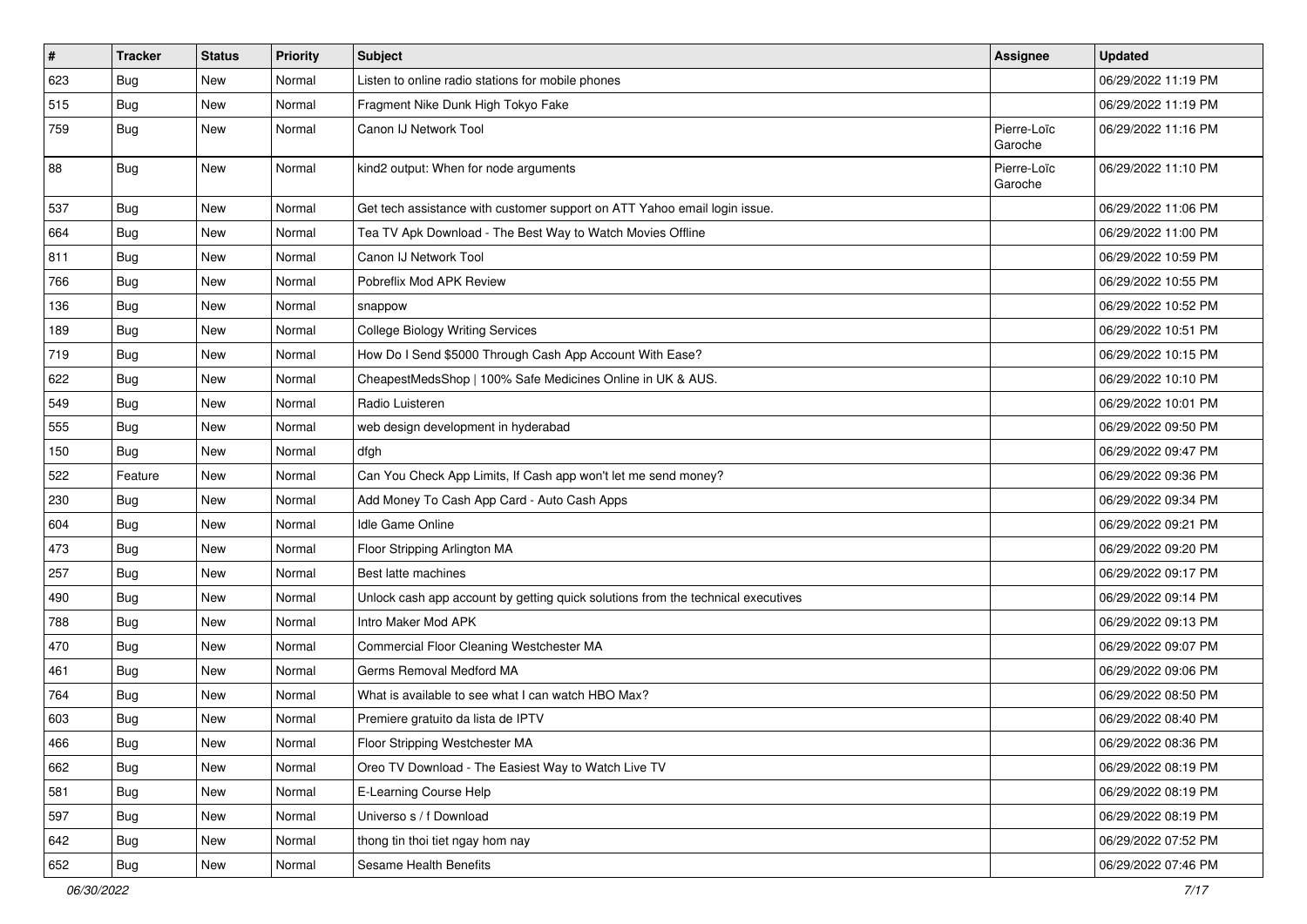| $\vert$ # | <b>Tracker</b> | <b>Status</b> | <b>Priority</b> | <b>Subject</b>                                                               | <b>Assignee</b>        | <b>Updated</b>      |
|-----------|----------------|---------------|-----------------|------------------------------------------------------------------------------|------------------------|---------------------|
| 118       | <b>Bug</b>     | New           | Normal          | golf                                                                         | Anonymous              | 06/29/2022 07:36 PM |
| 799       | Bug            | New           | Normal          | Who Is an ETL Engineer                                                       |                        | 06/29/2022 07:36 PM |
| 712       | Bug            | New           | Normal          | <b>Tips and Tricks</b>                                                       |                        | 06/29/2022 07:26 PM |
| 1131      | <b>Bug</b>     | New           | Normal          | Calculatrice Forex pour calculer les paramètres de la copie des transactions |                        | 06/29/2022 07:24 PM |
| 142       | Feature        | New           | Normal          | About ashimary hair                                                          |                        | 06/29/2022 07:17 PM |
| 616       | <b>Bug</b>     | New           | Normal          | Buy Anavar Tablets   Anavar For Sale in USA, UK & Australia                  |                        | 06/29/2022 07:00 PM |
| 115       | <b>Bug</b>     | New           | Normal          | NFL LIVE STREAM                                                              |                        | 06/29/2022 07:00 PM |
| 922       | Bug            | New           | Normal          | Why Is The Need For Assignment Writing Services?                             |                        | 06/29/2022 06:48 PM |
| 658       | Bug            | New           | Normal          | Watermelon Nutrition Facts And Health Benefits                               |                        | 06/29/2022 06:46 PM |
| 578       | Feature        | New           | High            | Derrick Gore                                                                 | Pierre-Loïc<br>Garoche | 06/29/2022 06:45 PM |
| 678       | Bug            | New           | Normal          | How to be a winner in buidnow gg                                             |                        | 06/29/2022 06:31 PM |
| 551       | <b>Bug</b>     | New           | Normal          | Why Do Students Need Online Best Dissertation Writing Services?              |                        | 06/29/2022 06:30 PM |
| 701       | <b>Bug</b>     | New           | Normal          | Why Law Essay Helper UK is Necessary?                                        |                        | 06/29/2022 06:29 PM |
| 253       | Bug            | New           | Normal          | Florence Lawrence                                                            |                        | 06/29/2022 06:22 PM |
| 767       | Bug            | New           | Normal          | apkmod                                                                       |                        | 06/29/2022 06:15 PM |
| 475       | <b>Bug</b>     | New           | Normal          | Floor Cleaning Arlington MA                                                  |                        | 06/29/2022 05:53 PM |
| 573       | <b>Bug</b>     | New           | Normal          | Experimente lo mejor en la aplicación Apk de juegos gratis                   |                        | 06/29/2022 05:48 PM |
| 92        | Bug            | New           | High            | expression should have been normalized in EMF backend                        | Pierre-Loïc<br>Garoche | 06/29/2022 05:44 PM |
| 153       | Bug            | New           | Normal          | urgent loan online                                                           | Christophe<br>Garion   | 06/29/2022 05:43 PM |
| 132       | Bug            | New           | Normal          | concrete-everything                                                          |                        | 06/29/2022 05:41 PM |
| 771       | Bug            | New           | Normal          | united airlines baggage policy                                               |                        | 06/29/2022 05:39 PM |
| 1069      | Bug            | New           | Normal          | how to get cash app support phone number 24*7 available                      |                        | 06/29/2022 05:37 PM |
| 264       | Bug            | New           | Normal          | We Buy Your Unwanted Car                                                     | Corentin<br>Lauverjat  | 06/29/2022 05:36 PM |
| 624       | <b>Bug</b>     | New           | Normal          | Use go with the Driving Directions for your go                               |                        | 06/29/2022 05:22 PM |
| 516       | Bug            | New           | Normal          | Does Cash App Help To Get Cash App Refund Without Any Interruption?          |                        | 06/29/2022 05:12 PM |
| 628       | <b>Bug</b>     | New           | Normal          | CV reviewing services!                                                       |                        | 06/29/2022 05:09 PM |
| 657       | <b>Bug</b>     | New           | Normal          | Coconut Nutrition Facts And Health Benefits                                  |                        | 06/29/2022 05:05 PM |
| 140       | <b>Bug</b>     | New           | Normal          | sugarbalanceusa                                                              |                        | 06/29/2022 04:56 PM |
| 782       | <b>Bug</b>     | New           | Normal          | Comment faire une sonnerie téléphonique                                      |                        | 06/29/2022 04:47 PM |
| 803       | Feature        | New           | High            | Ketamine Online Store                                                        | Pierre-Loïc<br>Garoche | 06/29/2022 04:38 PM |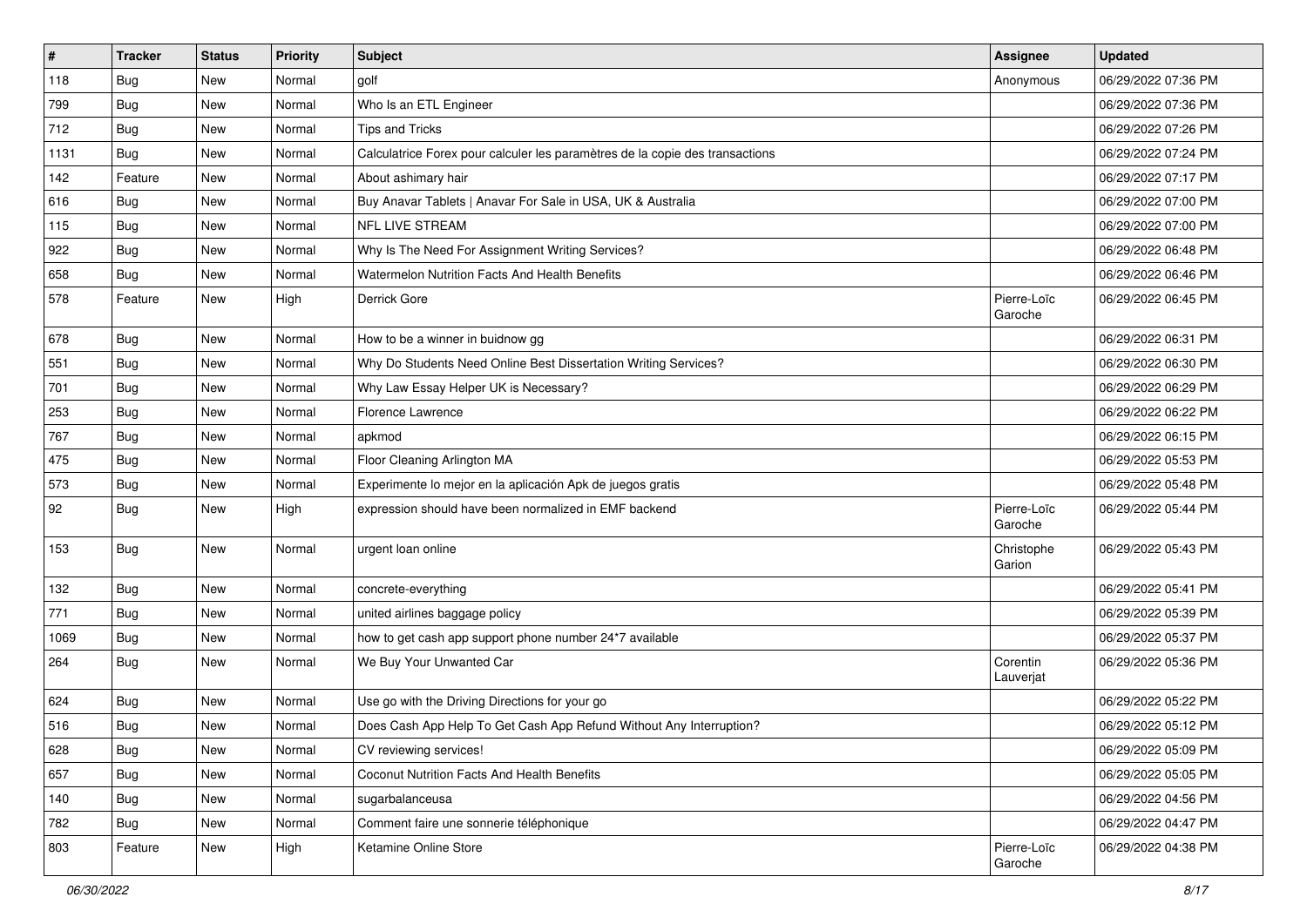| $\sharp$ | <b>Tracker</b> | <b>Status</b> | <b>Priority</b> | <b>Subject</b>                                                                                                                                                                                                                                                        | Assignee               | <b>Updated</b>      |
|----------|----------------|---------------|-----------------|-----------------------------------------------------------------------------------------------------------------------------------------------------------------------------------------------------------------------------------------------------------------------|------------------------|---------------------|
| 572      | Feature        | New           | Normal          | New features of WhatsApp Plus on Android phones                                                                                                                                                                                                                       | Pierre-Loïc<br>Garoche | 06/29/2022 04:10 PM |
| 481      | <b>Bug</b>     | New           | Normal          | Nur Online Shop                                                                                                                                                                                                                                                       |                        | 06/29/2022 03:52 PM |
| 772      | Bug            | New           | Normal          | united airlines baggage policy                                                                                                                                                                                                                                        |                        | 06/29/2022 03:40 PM |
| 593      | <b>Bug</b>     | New           | Normal          | Eiffel Spark Ultimate C2 SN series is a fully synthetic range of advanced performance engine oils blended in high<br>performance fully synthetic (PAO - polyalphaolefin) basestocks fortified with advanced technology additive<br>system, specifically formulated to |                        | 06/29/2022 03:34 PM |
| 717      | Bug            | New           | Normal          | Disney Plus Apk - Watch Movies and TV Shows on Your Device                                                                                                                                                                                                            |                        | 06/29/2022 03:10 PM |
| 592      | Bug            | New           | Normal          | Deezer Premium APK - Baixe músicas de qualquer lugar do mundo de graça                                                                                                                                                                                                |                        | 06/29/2022 03:10 PM |
| 582      | <b>Bug</b>     | New           | Normal          | Cash App Won't Let Me Send Money If There Is A Low Balance Available                                                                                                                                                                                                  | Pierre-Loïc<br>Garoche | 06/29/2022 03:01 PM |
| 321      | <b>Bug</b>     | New           | Normal          | Tile & Grout Cleaning Services in Virginia Beach VA                                                                                                                                                                                                                   |                        | 06/29/2022 02:55 PM |
| 336      | <b>Bug</b>     | New           | Normal          | Tile & Grout Cleaning Services in Norfolk VA                                                                                                                                                                                                                          |                        | 06/29/2022 02:50 PM |
| 521      | Feature        | New           | Normal          | Check out the Cash app Card balance for an overdraft.                                                                                                                                                                                                                 | Pierre-Loïc<br>Garoche | 06/29/2022 02:34 PM |
| 561      | Bug            | New           | Normal          | Enjoy the Full YouTube Premium Experience With YouTube Premium Membership                                                                                                                                                                                             |                        | 06/29/2022 02:18 PM |
| 601      | <b>Bug</b>     | New           | Normal          | Best Essay Writing Service UK                                                                                                                                                                                                                                         | Pierre-Loïc<br>Garoche | 06/29/2022 01:57 PM |
| 155      | Bug            | New           | Normal          | Cant access my cash app account                                                                                                                                                                                                                                       | Pierre-Loïc<br>Garoche | 06/29/2022 01:55 PM |
| 599      | Bug            | New           | Normal          | Do you know how to delete cash app account from your computer?                                                                                                                                                                                                        |                        | 06/29/2022 01:49 PM |
| 783      | <b>Bug</b>     | <b>New</b>    | Normal          | How Do I Determine The Reasons And Solutions To Fix Cash App Transfer Failed?                                                                                                                                                                                         |                        | 06/29/2022 01:42 PM |
| 718      | Bug            | New           | High            | Solve Complex Accounting Assignments                                                                                                                                                                                                                                  | Hamza<br>Bourbouh      | 06/29/2022 01:20 PM |
| 559      | Bug            | New           | High            | What Are Permission For Applications like Facebook Sending MMS?                                                                                                                                                                                                       |                        | 06/29/2022 01:15 PM |
| 519      | <b>Bug</b>     | <b>New</b>    | Normal          | Are you finding online UK Assignment writers?                                                                                                                                                                                                                         |                        | 06/29/2022 01:01 PM |
| 285      | <b>Bug</b>     | New           | Normal          | Have you ever written an essay?                                                                                                                                                                                                                                       |                        | 06/29/2022 12:45 PM |
| 774      | Bug            | New           | Normal          | Follow proper initiatives                                                                                                                                                                                                                                             |                        | 06/29/2022 12:34 PM |
| 243      | Feature        | New           | Normal          | Reconstruir la pandilla de la mafia en Gangstar Vegas MOD APK                                                                                                                                                                                                         |                        | 06/29/2022 12:33 PM |
| 512      | <b>Bug</b>     | New           | Normal          | The Importance Of Using Custom Writing Services                                                                                                                                                                                                                       |                        | 06/29/2022 12:33 PM |
| 612      | <b>Bug</b>     | New           | Normal          | <b>Luxury Slingshot Rental</b>                                                                                                                                                                                                                                        |                        | 06/29/2022 12:15 PM |
| 161      | Bug            | New           | Normal          | dfdrtyuio                                                                                                                                                                                                                                                             |                        | 06/29/2022 12:00 PM |
| 677      | <b>Bug</b>     | New           | Normal          | Logo Design Services Near Me                                                                                                                                                                                                                                          |                        | 06/29/2022 11:58 AM |
| 661      | <b>Bug</b>     | New           | Normal          | Turbo VPN MOD APK Download                                                                                                                                                                                                                                            |                        | 06/29/2022 11:57 AM |
| 586      | <b>Bug</b>     | New           | Normal          | Best Modifications For Your Mobile Phone                                                                                                                                                                                                                              |                        | 06/29/2022 11:54 AM |
| 542      | <b>Bug</b>     | New           | Normal          | Web N Logo Design                                                                                                                                                                                                                                                     |                        | 06/29/2022 11:42 AM |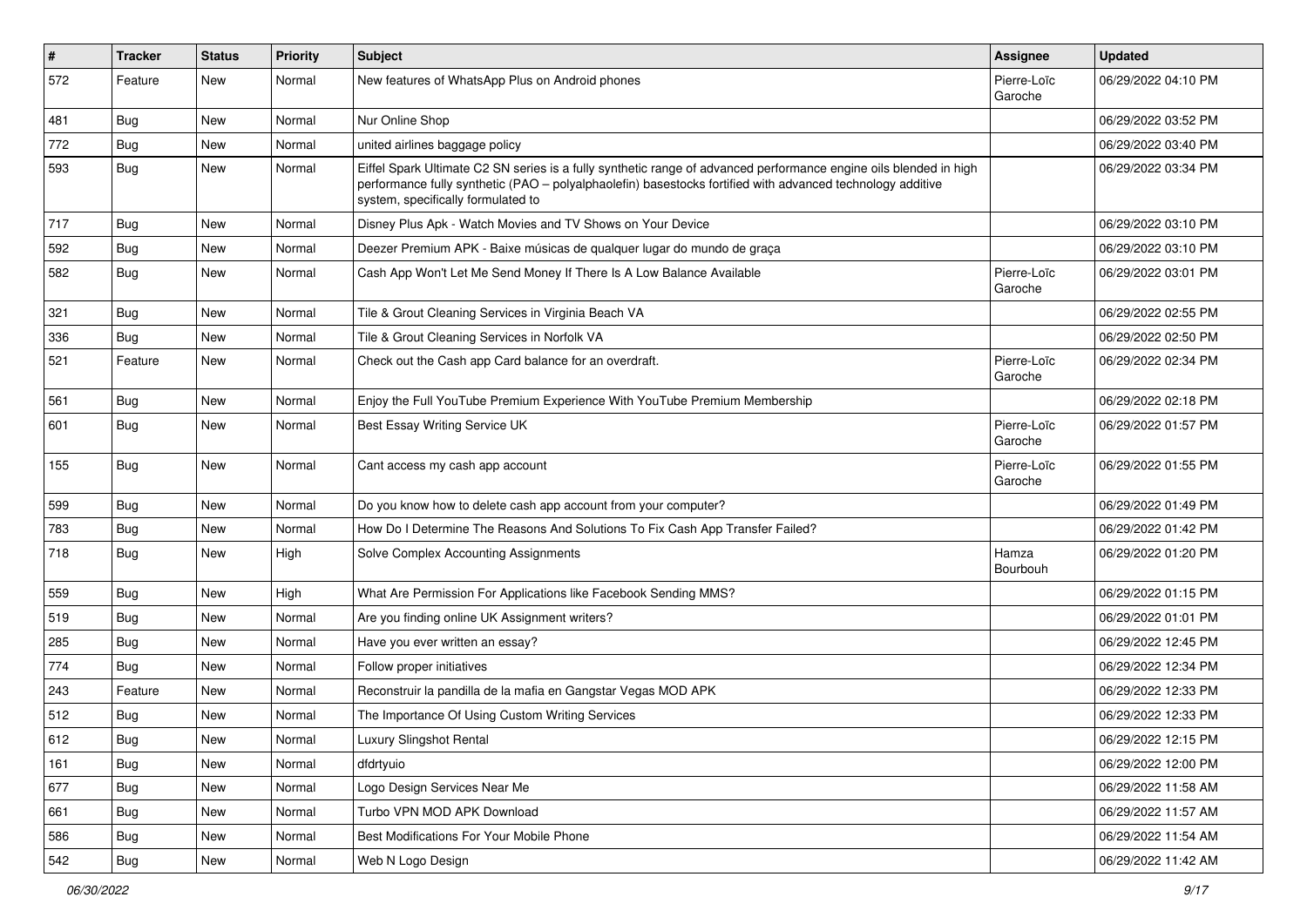| $\vert$ # | <b>Tracker</b>   | <b>Status</b> | <b>Priority</b> | <b>Subject</b>                                                                                          | <b>Assignee</b>        | <b>Updated</b>      |
|-----------|------------------|---------------|-----------------|---------------------------------------------------------------------------------------------------------|------------------------|---------------------|
| 554       | <b>Bug</b>       | New           | Normal          | XvideoStudio Video Editor APK Free Download on TechToDown                                               |                        | 06/29/2022 11:31 AM |
| 217       | Bug              | New           | Normal          | How this service matter most?                                                                           |                        | 06/29/2022 11:28 AM |
| 352       | Bug              | New           | Normal          | Tile & Grout Cleaning Services in Chesapeake VA                                                         |                        | 06/29/2022 11:19 AM |
| 509       | Feature          | New           | Normal          | Fashion                                                                                                 | Anonymous              | 06/29/2022 11:19 AM |
| 659       | Bug              | New           | Normal          | Olive Oil Properties And Health Benefits                                                                |                        | 06/29/2022 11:15 AM |
| 650       | <b>Bug</b>       | New           | Normal          | <b>Cherries Health Benefits</b>                                                                         |                        | 06/29/2022 11:13 AM |
| 202       | <b>Bug</b>       | New           | Normal          | blonde wig                                                                                              |                        | 06/29/2022 11:08 AM |
| 618       | Bug              | New           | Normal          | Buy Steroids Online with OurMedicnes.com   Best Quality Steroids                                        |                        | 06/29/2022 10:57 AM |
| 762       | <b>Bug</b>       | New           | Normal          | How To Add Money To A Cash App Card If Struggling With Low Amount?                                      |                        | 06/29/2022 10:53 AM |
| 1087      | <b>Bug</b>       | New           | Normal          | How do new writers start out?                                                                           |                        | 06/29/2022 10:43 AM |
| 602       | Bug              | New           | Normal          | Best Essay Writing Service UK                                                                           | Pierre-Loïc<br>Garoche | 06/29/2022 10:32 AM |
| 563       | Bug              | New           | Normal          | Understanding the Difference Between Free and Paid Mod Apks                                             |                        | 06/29/2022 10:32 AM |
| 708       | <b>Bug</b>       | New           | Normal          | Efficient ways to proceed with the cash app dispute process?                                            |                        | 06/29/2022 10:24 AM |
| 574       | <b>Bug</b>       | New           | Normal          | How to fix the Epson printer offline issue due to a wired connection?                                   |                        | 06/29/2022 10:23 AM |
| 1107      | Feature          | New           | High            | Where do you have to find an application to watch news and sports videos?                               | Christophe<br>Garion   | 06/29/2022 10:16 AM |
| 587       | Bug              | New           | Normal          | Why Picsart Pro Offers Great Features                                                                   |                        | 06/29/2022 10:06 AM |
| 558       | Feature          | New           | Normal          | <b>Stunning Classic Sofas</b>                                                                           |                        | 06/29/2022 10:03 AM |
| 682       | <b>Bug</b>       | New           | Normal          | Does Facebook customer service live chat allow to speak with someone?                                   |                        | 06/29/2022 09:56 AM |
| 787       | Bug              | New           | Normal          | Assured Assignment Help                                                                                 |                        | 06/29/2022 09:56 AM |
| 646       | Feature          | New           | Normal          | Collaborative Research Group                                                                            |                        | 06/29/2022 09:46 AM |
| 598       | <b>Bug</b>       | New           | Normal          | Universo s / f Download                                                                                 |                        | 06/29/2022 09:45 AM |
| 673       | <b>Bug</b>       | New           | Normal          | Learn the basics of pixel art - Clear grid                                                              |                        | 06/29/2022 09:44 AM |
| 540       | <b>Bug</b>       | New           | Normal          | Why Haven't I Received My Cash App Card? Can I get t the reasons behind it                              |                        | 06/29/2022 09:42 AM |
| 546       | Feature          | New           | Normal          | Quickbooks Error                                                                                        |                        | 06/29/2022 09:42 AM |
| 583       | <b>Bug</b>       | New           | High            | Need the Cash app customer service phone number?                                                        |                        | 06/29/2022 09:28 AM |
| 1116      | <b>Bug</b>       | New           | Normal          | ipTV smarts pro                                                                                         |                        | 06/29/2022 09:27 AM |
| 479       | Bug              | New           | Normal          | Limousine Service Bellevue WA                                                                           |                        | 06/29/2022 09:16 AM |
| 1114      | <b>Bug</b>       | New           | Normal          | To control the car, all you must do is click to go left or right and release the button to go straight. |                        | 06/29/2022 09:05 AM |
| 63        | Feature          | New           | Normal          | Skip normalization step in mutation generation if it possible                                           | Pierre-Loïc<br>Garoche | 06/29/2022 08:54 AM |
| 800       | Bug              | New           | Normal          | Who Is an ETL Engineer                                                                                  |                        | 06/29/2022 08:54 AM |
| 655       | <sub>i</sub> Bug | New           | Normal          | <b>Eggplant Health Benefits</b>                                                                         |                        | 06/29/2022 08:18 AM |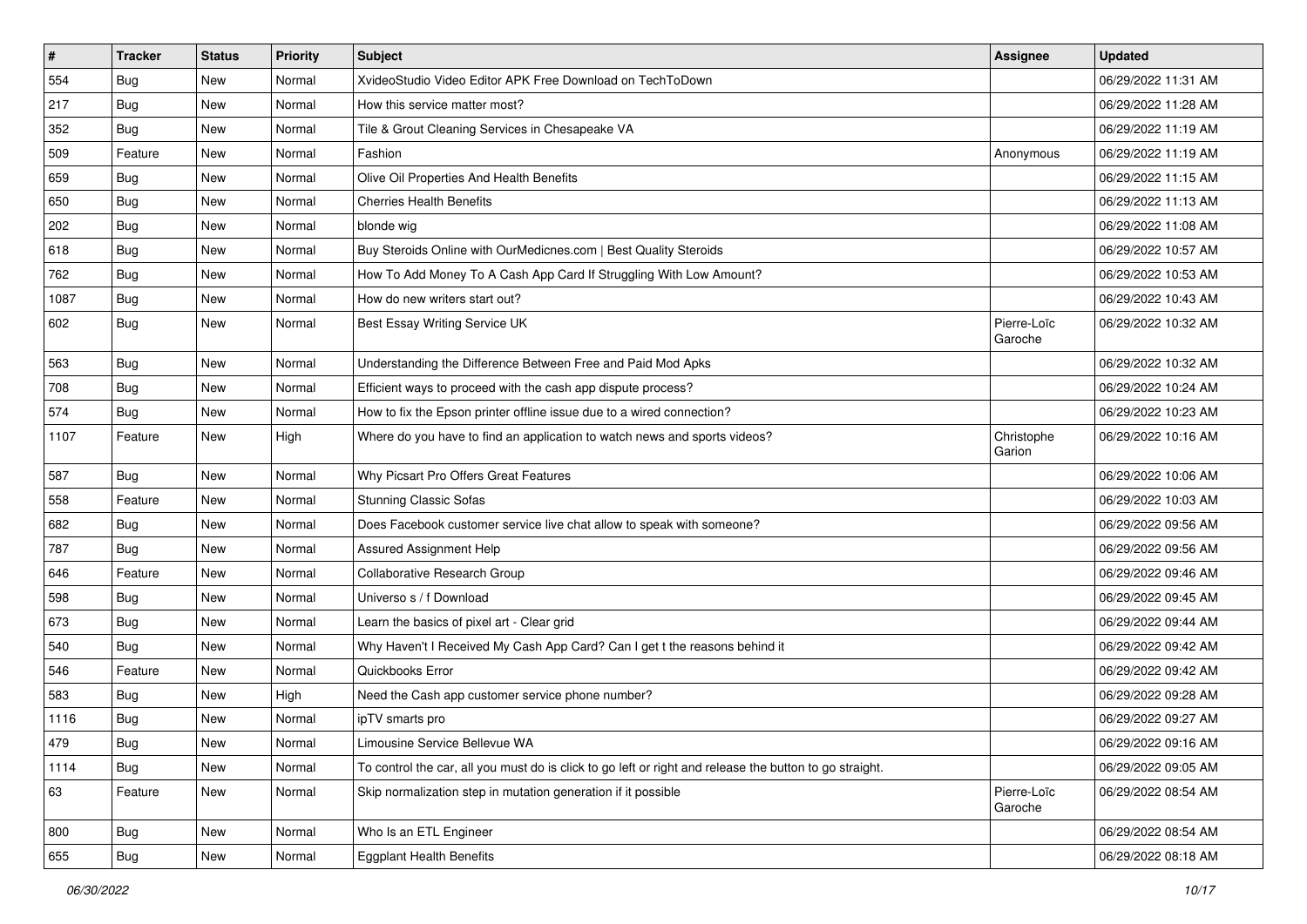| $\sharp$ | <b>Tracker</b> | <b>Status</b> | <b>Priority</b> | Subject                                                                    | <b>Assignee</b>        | <b>Updated</b>      |
|----------|----------------|---------------|-----------------|----------------------------------------------------------------------------|------------------------|---------------------|
| 216      | Feature        | New           | High            | Barry Keoghan                                                              | Pierre-Loïc<br>Garoche | 06/29/2022 08:05 AM |
| 185      | <b>Bug</b>     | New           | Normal          | Non-Plagiarized Research Writing                                           |                        | 06/29/2022 07:58 AM |
| 806      | Feature        | New           | Normal          | Go everywhere thanks to mapquest driving directions                        |                        | 06/29/2022 07:38 AM |
| 668      | Bug            | New           | Normal          | Get to know Cash App Refund Process here                                   |                        | 06/29/2022 07:21 AM |
| 615      | <b>Bug</b>     | New           | Normal          | CheapestMedsShop   100% Safe Medicines Online in USA UK & AUS.             |                        | 06/29/2022 07:03 AM |
| 613      | <b>Bug</b>     | New           | Normal          | Buy Aspadol 100mg Tab Online in US, UK, AU   Erospharmacy                  |                        | 06/29/2022 07:00 AM |
| 761      | <b>Bug</b>     | New           | Normal          | What is it about basketball that makes it so popular in the United States? | Corentin<br>Lauverjat  | 06/29/2022 06:51 AM |
| 695      | Bug            | New           | Normal          | Refer Listas IPTV Apk                                                      |                        | 06/29/2022 06:50 AM |
| 262      | <b>Bug</b>     | New           | Normal          | It this true to dealing Wuth                                               |                        | 06/29/2022 06:48 AM |
| 134      | <b>Bug</b>     | New           | Normal          | wisegolfers                                                                |                        | 06/29/2022 06:38 AM |
| 225      | Bug            | <b>New</b>    | Normal          | instant personal loan                                                      |                        | 06/29/2022 06:37 AM |
| 450      | <b>Bug</b>     | New           | Normal          | Floor Stripping Quincy MA                                                  |                        | 06/29/2022 06:32 AM |
| 552      | Feature        | New           | Normal          | Radio rfm and the benefits of radio rfm                                    |                        | 06/29/2022 06:28 AM |
| 812      | Feature        | New           | Normal          | canon.com/ijsetup                                                          |                        | 06/29/2022 06:04 AM |
| 457      | <b>Bug</b>     | New           | Normal          | Carpet Cleaning Medford MA                                                 |                        | 06/29/2022 06:00 AM |
| 222      | Bug            | New           | Normal          | Social Profile links                                                       |                        | 06/29/2022 05:59 AM |
| 184      | <b>Bug</b>     | New           | Normal          | Affordable Business Writing Services                                       |                        | 06/29/2022 05:53 AM |
| 704      | <b>Bug</b>     | New           | Normal          | Reach support team of Chime Customer Service for instant help              |                        | 06/29/2022 05:49 AM |
| 400      | <b>Bug</b>     | <b>New</b>    | Normal          | Office Moving Services in Potomac MD                                       |                        | 06/29/2022 05:42 AM |
| 465      | <b>Bug</b>     | New           | Normal          | Carpet Cleaning Westchester MA                                             |                        | 06/29/2022 05:35 AM |
| 524      | Bug            | New           | Normal          | How Does Google Account Recovery Work If Your Account Is Hacked?           |                        | 06/29/2022 05:32 AM |
| 178      | <b>Bug</b>     | New           | Normal          | transparent lace wigs                                                      |                        | 06/29/2022 05:31 AM |
| 564      | <b>Bug</b>     | New           | Normal          | How To Install RepelisPlus On Your Android Phone?                          |                        | 06/29/2022 05:11 AM |
| 796      | Bug            | New           | Normal          | How Does Cash App ++ actually work and What is the process of it           |                        | 06/29/2022 05:10 AM |
| 1117     | <b>Bug</b>     | New           | Normal          | Equal Words - Word search game for PC and Windows Phone                    |                        | 06/29/2022 04:58 AM |
| 609      | <b>Bug</b>     | <b>New</b>    | High            | Online Trusted Medicine Store in US for Health - Genericmedsupply          |                        | 06/29/2022 04:53 AM |
| 770      | Bug            | New           | Normal          | Canon IJ Network Tool                                                      |                        | 06/29/2022 04:48 AM |
| 245      | <b>Bug</b>     | New           | Normal          | Write My Essay For Me Cheap                                                |                        | 06/29/2022 04:10 AM |
| 526      | Bug            | New           | Normal          | Soundcloud to mp3 converter - Download Soundcloud songs                    |                        | 06/29/2022 04:01 AM |
| 804      | <b>Bug</b>     | New           | Normal          | Review                                                                     |                        | 06/29/2022 03:32 AM |
| 709      | <b>Bug</b>     | New           | Normal          | How To Load Cash App Card At Walmart Without Having To Face Any Hassle?    |                        | 06/29/2022 03:26 AM |
| 639      | <b>Bug</b>     | New           | Normal          | thong tin chinh xac                                                        |                        | 06/29/2022 02:44 AM |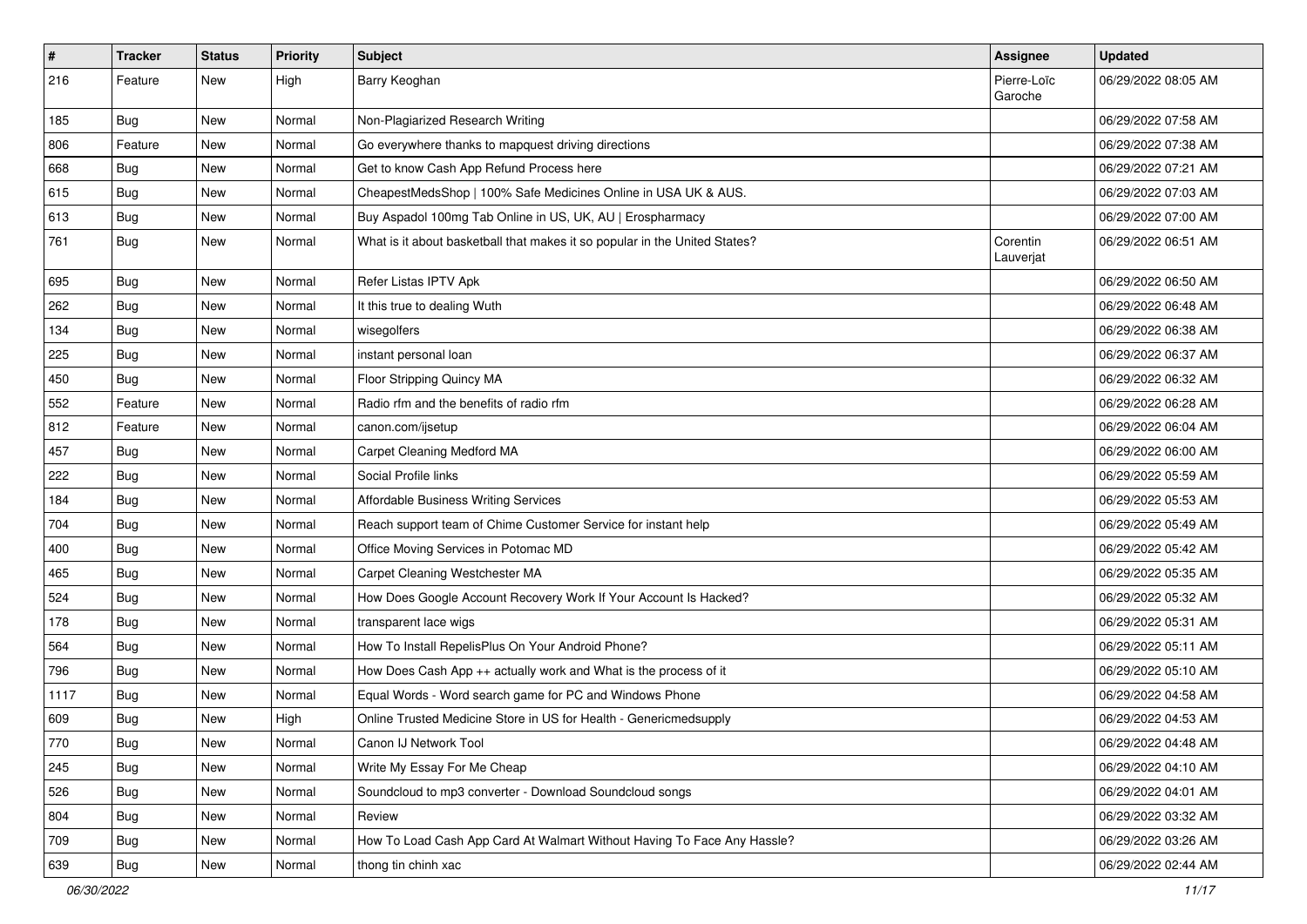| #   | <b>Tracker</b> | <b>Status</b> | Priority | <b>Subject</b>                                                                      | <b>Assignee</b>        | <b>Updated</b>      |
|-----|----------------|---------------|----------|-------------------------------------------------------------------------------------|------------------------|---------------------|
| 798 | <b>Bug</b>     | New           | Normal   | Who Is an ETL Engineer                                                              |                        | 06/29/2022 02:44 AM |
| 634 | Bug            | New           | Normal   | Buy Vidalista Tablets (Tadalafil) at [\$25 OFF + Free Shipping] Vidalistatablets    |                        | 06/29/2022 02:25 AM |
| 614 | Bug            | New           | Normal   | Como baixar o MOD APK no celular                                                    |                        | 06/29/2022 02:22 AM |
| 606 | Feature        | New           | Normal   | Play unblocked cookie crush 3                                                       | Pierre-Loïc<br>Garoche | 06/29/2022 01:42 AM |
| 528 | Bug            | New           | Normal   | Korean Mag                                                                          |                        | 06/29/2022 01:13 AM |
| 556 | <b>Bug</b>     | New           | Normal   | Play Game Mod Apk With Your Friends                                                 |                        | 06/29/2022 01:00 AM |
| 584 | Bug            | New           | Normal   | Want the cash app customer service number to check balance?                         |                        | 06/29/2022 01:00 AM |
| 591 | Bug            | New           | Normal   | How To Find Facebook Modifications For Your Spotify Premium Apk?                    |                        | 06/29/2022 12:40 AM |
| 671 | <b>Bug</b>     | New           | Normal   | Hot games                                                                           | Pierre-Loïc<br>Garoche | 06/29/2022 12:40 AM |
| 667 | Bug            | New           | Normal   | What Is a Ringtone?                                                                 |                        | 06/29/2022 12:34 AM |
| 703 | Bug            | New           | Normal   | For real-time help, dial Facebook customer service number                           |                        | 06/29/2022 12:30 AM |
| 250 | Bug            | New           | Normal   | Reviews of phone ringtones                                                          |                        | 06/29/2022 12:29 AM |
| 619 | Bug            | New           | Normal   | Online Trusted Medicine Store in US for Health - Genericmedsupply                   |                        | 06/29/2022 12:26 AM |
| 635 | Bug            | New           | Normal   | Buy Steroids Online with OurMedicnes.com   Best Quality Steroids                    |                        | 06/29/2022 12:17 AM |
| 550 | <b>Bug</b>     | New           | Normal   | Nederland FM - beste manieren om naar internationale radio op internet te luisteren |                        | 06/29/2022 12:06 AM |
| 669 | Feature        | <b>New</b>    | Normal   | Nursing Assignment Help                                                             |                        | 06/28/2022 11:16 PM |
| 797 | Bug            | New           | Normal   | Psychedelic                                                                         | Christophe<br>Garion   | 06/28/2022 11:11 PM |
| 265 | Bug            | New           | Normal   | 3 Faq's On Downloading To Your Apple Ipod                                           |                        | 06/28/2022 11:07 PM |
| 541 | Bug            | New           | Normal   | How to fix the cash app payment failed errors?                                      |                        | 06/28/2022 10:56 PM |
| 588 | <b>Bug</b>     | New           | Normal   | YouTube Vanced Apk Manager App - Como instalá-lo                                    |                        | 06/28/2022 10:56 PM |
| 689 | Bug            | New           | Normal   | How to use twitch.tv/activate?                                                      |                        | 06/28/2022 10:48 PM |
| 715 | Bug            | New           | Normal   | Puppy Playtime Descargar gratis                                                     |                        | 06/28/2022 10:46 PM |
| 808 | Bug            | New           | Normal   | Sinnvolle Guten-Morgen-Grüße                                                        |                        | 06/28/2022 10:45 PM |
| 723 | <b>Bug</b>     | New           | High     | The best horror game in 2021                                                        | Christophe<br>Garion   | 06/28/2022 10:32 PM |
| 805 | Bug            | New           | Normal   | Ketamine Online Store                                                               | Christophe<br>Garion   | 06/28/2022 10:04 PM |
| 173 | Feature        | New           | Normal   | private limited company registration                                                |                        | 06/28/2022 09:51 PM |
| 683 | Feature        | New           | Normal   | Game creation                                                                       |                        | 06/28/2022 09:51 PM |
| 886 | Bug            | New           | Normal   | Is the Fox News Channel on Roku free?                                               |                        | 06/28/2022 09:36 PM |
| 656 | <b>Bug</b>     | New           | Normal   | Kiwi Nutrition Facts And Health Benefits                                            |                        | 06/28/2022 08:54 PM |
| 518 | <b>Bug</b>     | New           | Normal   | How To Check The Balance Of Cash App Account By Taking Cash App Support?            |                        | 06/28/2022 08:51 PM |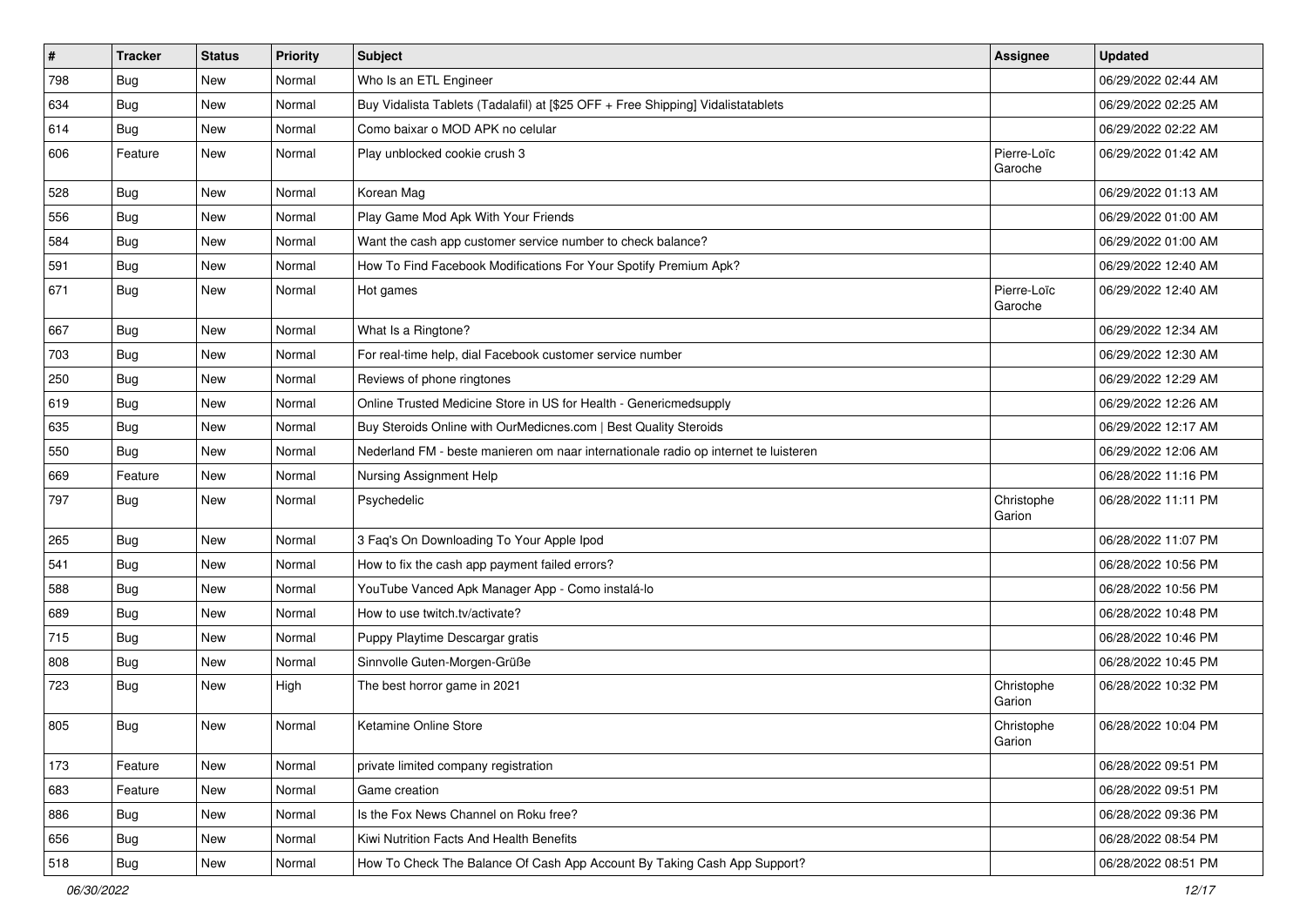| $\vert$ # | <b>Tracker</b> | <b>Status</b> | <b>Priority</b> | <b>Subject</b>                                                                                      | <b>Assignee</b>        | <b>Updated</b>      |
|-----------|----------------|---------------|-----------------|-----------------------------------------------------------------------------------------------------|------------------------|---------------------|
| 239       | <b>Bug</b>     | New           | Normal          | Algunas características más de Choices MOD APK                                                      |                        | 06/28/2022 08:47 PM |
| 672       | Bug            | New           | Normal          | The easiest way to delete ringtones on iPhone                                                       |                        | 06/28/2022 08:44 PM |
| 138       | Bug            | New           | Normal          | own-sweethome                                                                                       |                        | 06/28/2022 08:42 PM |
| 711       | <b>Bug</b>     | New           | Normal          | Human Fall Flat Apk Download                                                                        |                        | 06/28/2022 08:27 PM |
| 740       | Feature        | New           | Normal          | Online Thesis Help USA                                                                              |                        | 06/28/2022 08:25 PM |
| 171       | Feature        | New           | Normal          | loan management system                                                                              |                        | 06/28/2022 08:24 PM |
| 594       | Feature        | New           | Normal          | How does research proposal help online make it easy for me?                                         |                        | 06/28/2022 08:23 PM |
| 474       | Bug            | New           | Normal          | Floor Waxing Arlington MA                                                                           |                        | 06/28/2022 08:10 PM |
| 569       | <b>Bug</b>     | New           | Normal          | What is the incoming and outgoing mail server for Outlook IMAP settings?                            | Pierre-Loïc<br>Garoche | 06/28/2022 07:38 PM |
| 167       | Bug            | New           | Normal          | instant loan without documents                                                                      | Anonymous              | 06/28/2022 07:35 PM |
| 663       | <b>Bug</b>     | New           | Normal          | Know how the Cash app twitches words in a detailed way.                                             | Pierre-Loïc<br>Garoche | 06/28/2022 07:08 PM |
| 229       | Feature        | New           | Normal          | How To Delete Cash App Account? - Check Out the Steps In Detail                                     |                        | 06/28/2022 07:06 PM |
| 888       | Bug            | New           | Normal          | Is the Fox News Channel on Roku free?                                                               |                        | 06/28/2022 06:58 PM |
| 733       | Bug            | New           | Normal          | How does one go about getting a book deal?                                                          |                        | 06/28/2022 06:35 PM |
| 1110      | Bug            | New           | Normal          | Six Guns Mod Apk Answers Your Questions                                                             | Pierre-Loïc<br>Garoche | 06/28/2022 06:26 PM |
| 1000      | Bug            | New           | Normal          | Super easy way to zoom photos and upload to Instagram                                               | Christophe<br>Garion   | 06/28/2022 06:14 PM |
| 207       | Feature        | New           | Low             | real estate lead conversion                                                                         |                        | 06/28/2022 06:09 PM |
| 648       | Feature        | New           | Normal          | <b>Plum Health Benefits</b>                                                                         |                        | 06/28/2022 06:02 PM |
| 780       | Bug            | New           | Normal          | Best Whatsapp Modified APKs                                                                         | Pierre-Loïc<br>Garoche | 06/28/2022 05:38 PM |
| 813       | Feature        | New           | Normal          | Canon.com/ijsetup                                                                                   |                        | 06/28/2022 05:15 PM |
| 224       | Feature        | New           | Normal          | Instant Personal Loan                                                                               | Pierre-Loïc<br>Garoche | 06/28/2022 04:40 PM |
| 186       | Feature        | New           | Normal          | homoeobazaar                                                                                        |                        | 06/28/2022 04:29 PM |
| 1115      | <b>Bug</b>     | New           | Normal          | How to access your saved favorite Tiktok                                                            |                        | 06/28/2022 03:59 PM |
| 980       | Bug            | New           | Normal          | Free Gas Cards for the Unemployed                                                                   |                        | 06/28/2022 02:54 PM |
| 969       | <b>Bug</b>     | New           | Normal          | Watch NCAA Football Live Match Free                                                                 |                        | 06/28/2022 01:31 PM |
| 729       | <b>Bug</b>     | New           | Normal          | Canon IJ Network Tool                                                                               |                        | 06/28/2022 01:10 PM |
| 670       | <b>Bug</b>     | New           | Normal          | JTWhatsApp Apk - The New and Improved WhatsApp                                                      |                        | 06/28/2022 12:32 PM |
| 828       | <b>Bug</b>     | New           | Normal          | Nursery management                                                                                  |                        | 06/28/2022 12:10 PM |
| 743       | <b>Bug</b>     | New           | Normal          | They promote 'pixel art' contests and a 'game jam' related to the work and figure of Carlos Casares |                        | 06/28/2022 12:04 PM |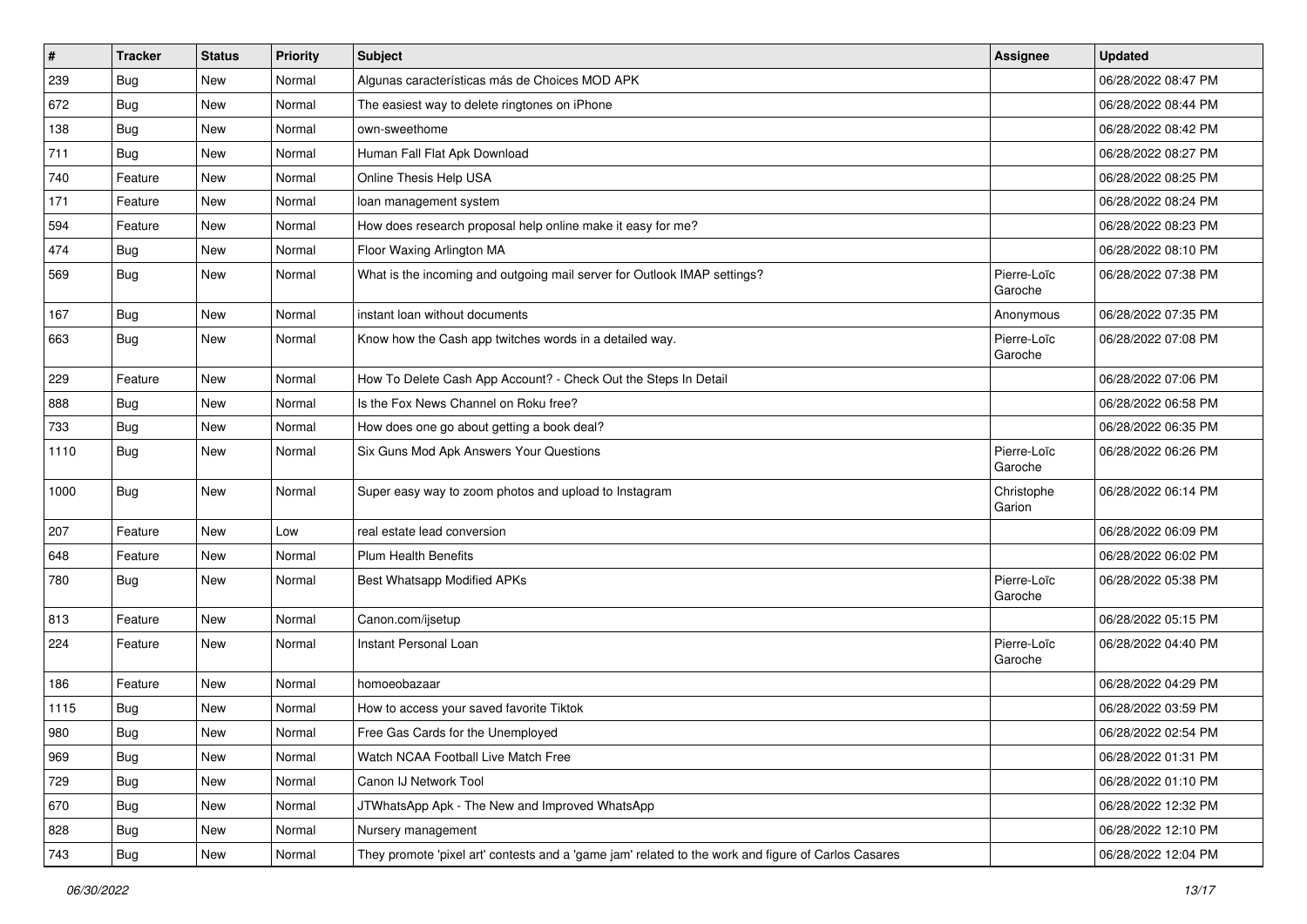| #    | <b>Tracker</b> | <b>Status</b> | <b>Priority</b> | <b>Subject</b>                                                              | <b>Assignee</b>        | <b>Updated</b>      |
|------|----------------|---------------|-----------------|-----------------------------------------------------------------------------|------------------------|---------------------|
| 690  | <b>Bug</b>     | New           | Normal          | campervan hire                                                              |                        | 06/28/2022 11:55 AM |
| 785  | Bug            | <b>New</b>    | Normal          | How To Get Money Off Cash App Without Card Or With A Card?                  |                        | 06/28/2022 11:35 AM |
| 981  | <b>Bug</b>     | New           | Normal          | VidMate Mod APK                                                             |                        | 06/28/2022 11:24 AM |
| 976  | <b>Bug</b>     | New           | Normal          | How to delete the cash app account history right now?                       | Hamza<br>Bourbouh      | 06/28/2022 11:22 AM |
| 170  | Feature        | New           | Normal          | top mba colleges in bangalore                                               |                        | 06/28/2022 10:55 AM |
| 1129 | Bug            | New           | Normal          | how to enable direct deposit on cash app?                                   |                        | 06/28/2022 10:44 AM |
| 469  | Bug            | New           | Normal          | Germs Removal Westchester MA                                                |                        | 06/28/2022 10:40 AM |
| 632  | <b>Bug</b>     | New           | Normal          | CheapestMedsShop   100% Safe Medicines Online in UK & AUS.                  |                        | 06/28/2022 09:52 AM |
| 997  | <b>Bug</b>     | New           | Normal          | 123.hp.com/laserjet                                                         |                        | 06/28/2022 09:48 AM |
| 610  | Feature        | New           | Normal          | CheapestMedsShop 100% Safe Medicines Online in USA UK & AUS.                |                        | 06/28/2022 09:42 AM |
| 1100 | Feature        | New           | Low             | <b>Food Products</b>                                                        | Pierre-Loïc<br>Garoche | 06/28/2022 09:40 AM |
| 821  | <b>Bug</b>     | New           | Normal          | Nicoo - A Review of the Popular Battle Royale Game                          |                        | 06/28/2022 08:30 AM |
| 548  | <b>Bug</b>     | New           | Normal          | Web N Logo Design                                                           |                        | 06/28/2022 08:24 AM |
| 649  | Feature        | New           | Normal          | <b>Pear Health Benefits</b>                                                 |                        | 06/28/2022 08:04 AM |
| 1099 | Feature        | New           | Normal          | Whatsapp Plus - A New Way Of Communicating                                  |                        | 06/28/2022 07:57 AM |
| 608  | Feature        | New           | Normal          | How To Do Hotmail Password Reset Without Phone Number?                      |                        | 06/28/2022 07:39 AM |
| 722  | <b>Bug</b>     | New           | Normal          | Vergrößern Sie Instagram-Fotos mit instazoom                                | Christophe<br>Garion   | 06/28/2022 07:21 AM |
| 734  | Bug            | New           | Normal          | DR. STRANGE: Multiverse of Scheduling Madness!                              |                        | 06/28/2022 07:07 AM |
| 621  | <b>Bug</b>     | New           | Normal          | Buy All Modafinil & Armodafinil Tablets @Buy Modafinil US                   |                        | 06/28/2022 06:49 AM |
| 640  | <b>Bug</b>     | New           | Normal          | play game with me                                                           |                        | 06/28/2022 06:33 AM |
| 973  | Feature        | New           | Normal          | Free NFL Streaming Sites                                                    |                        | 06/28/2022 06:27 AM |
| 629  | <b>Bug</b>     | New           | Normal          | How Can I Load Cash App Card at Walmart straight away?                      |                        | 06/28/2022 06:07 AM |
| 753  | Bug            | New           | Normal          | onlineessaygrader                                                           |                        | 06/28/2022 05:55 AM |
| 744  | Bug            | New           | Normal          | <b>Pixel Survive</b>                                                        |                        | 06/28/2022 05:13 AM |
| 702  | <b>Bug</b>     | New           | Normal          | Avail Chime Customer Service to know How To Get Chime Bank Statement        |                        | 06/28/2022 04:58 AM |
| 822  | Bug            | New           | Normal          | Dowload Your Boyfriend Game                                                 |                        | 06/28/2022 04:56 AM |
| 231  | <b>Bug</b>     | New           | Normal          | Is the ringtone download difficult or not?                                  | Pierre-Loïc<br>Garoche | 06/28/2022 04:48 AM |
| 620  | Bug            | New           | Normal          | Viagra Meds: Fastest & Quick Delivery On Your Doorstep - USA                |                        | 06/28/2022 04:33 AM |
| 965  | Bug            | New           | Normal          | Go with cash app customer service to know where I can load my cash app card |                        | 06/28/2022 04:30 AM |
| 685  | <b>Bug</b>     | New           | Low             | youtube thumbnail downloader                                                | Pierre-Loïc<br>Garoche | 06/28/2022 04:26 AM |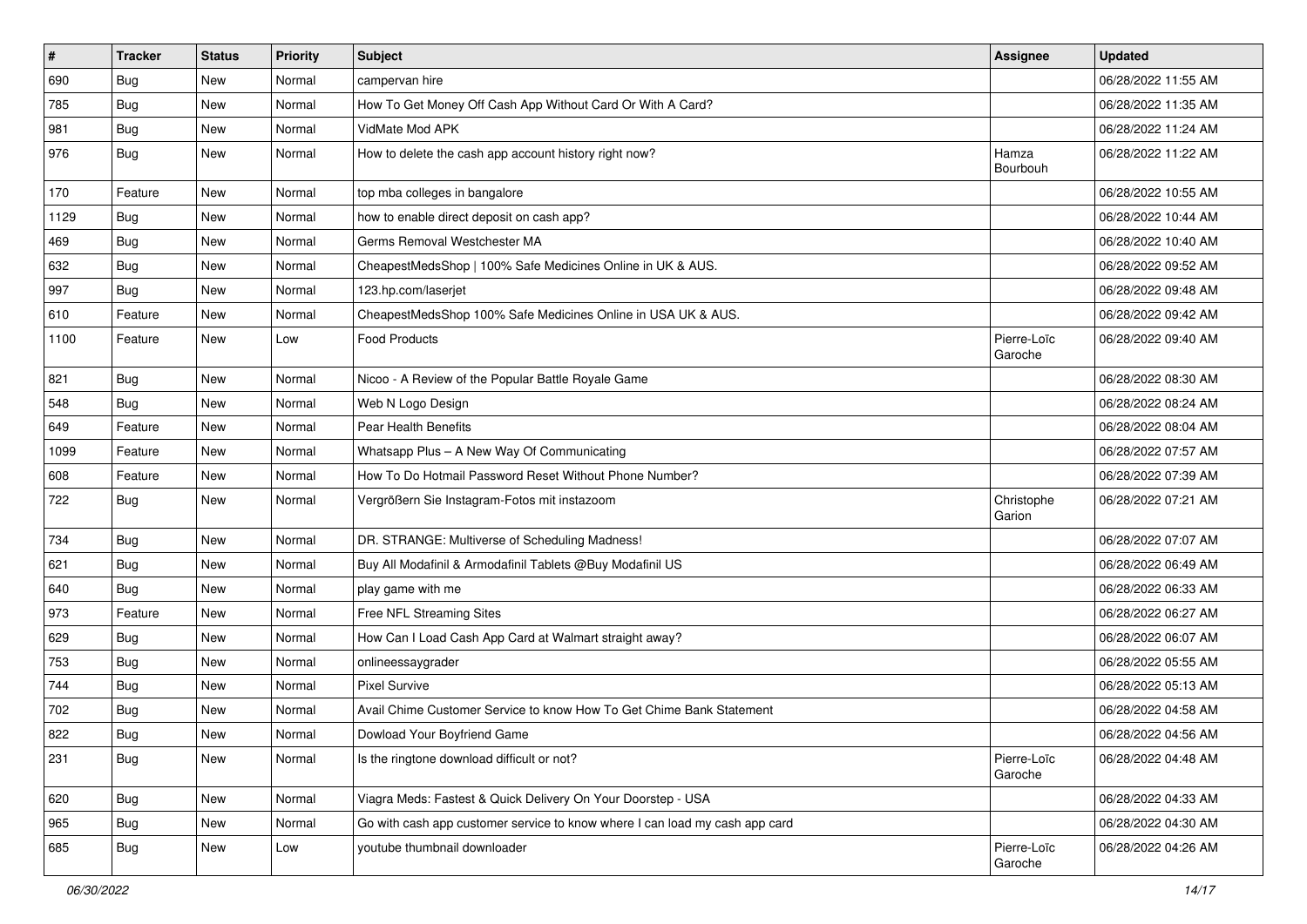| $\vert$ # | <b>Tracker</b> | <b>Status</b> | Priority | <b>Subject</b>                                                                   | <b>Assignee</b>        | <b>Updated</b>      |
|-----------|----------------|---------------|----------|----------------------------------------------------------------------------------|------------------------|---------------------|
| 577       | <b>Bug</b>     | New           | Normal   | Follow these easy steps to make Admiral Casino Login                             |                        | 06/28/2022 03:52 AM |
| 1105      | <b>Bug</b>     | New           | High     | What is Mahjong online?                                                          |                        | 06/28/2022 03:47 AM |
| 193       | Bug            | New           | Normal   | 18% Discount on Homeopathic medicines                                            |                        | 06/28/2022 03:38 AM |
| 617       | <b>Bug</b>     | New           | Normal   | Buy Vidalista Tablets (Tadalafil) at [\$25 OFF + Free Shipping] Vidalistatablets |                        | 06/28/2022 03:33 AM |
| 983       | Bug            | New           | Normal   | Finding issue in tekken 3 game?                                                  |                        | 06/28/2022 03:26 AM |
| 483       | <b>Bug</b>     | New           | Normal   | UK best essay writing service                                                    |                        | 06/28/2022 01:35 AM |
| 999       | <b>Bug</b>     | New           | Normal   | Is there a way to find Google Feud answers?                                      |                        | 06/28/2022 01:27 AM |
| 242       | Feature        | New           | Normal   | Descripción de Torque Pro MOD APK para Android                                   |                        | 06/28/2022 01:14 AM |
| 348       | Bug            | New           | Normal   | Mold Removal Services in Chesapeake VA                                           |                        | 06/28/2022 12:53 AM |
| 200       | Bug            | New           | Normal   | uiopi[o                                                                          |                        | 06/28/2022 12:33 AM |
| 814       | Bug            | New           | Normal   | Stage Fright Cure                                                                | Pierre-Loïc<br>Garoche | 06/28/2022 12:31 AM |
| 714       | Bug            | New           | Normal   | Cuevana 3 Premium - Enjoy Your Favorite Movies and TV Shows on Your Smart TV     |                        | 06/27/2022 11:43 PM |
| 939       | Bug            | New           | Normal   | Ability to change sound notifications                                            | Christophe<br>Garion   | 06/27/2022 11:29 PM |
| 607       | Bug            | New           | Normal   | Vex 5                                                                            |                        | 06/27/2022 11:24 PM |
| 665       | Feature        | New           | Normal   | Look for a dedicated help with finance assignment                                |                        | 06/27/2022 11:10 PM |
| 595       | Bug            | New           | Normal   | RFM Online - une révolution dans la gestion de l'identité numérique              |                        | 06/27/2022 11:06 PM |
| 116       | <b>Bug</b>     | New           | Normal   | aertaeyg                                                                         |                        | 06/27/2022 11:06 PM |
| 830       | <b>Bug</b>     | New           | Normal   | Poppy Playtime APK                                                               |                        | 06/27/2022 10:31 PM |
| 737       | Bug            | New           | Normal   | How Do I Talk To A Live Person At Facebook If Anything Is Doubtful?              |                        | 06/27/2022 09:59 PM |
| 600       | Bug            | New           | Normal   | Play Store Pro                                                                   |                        | 06/27/2022 09:43 PM |
| 948       | Bug            | New           | Normal   | Canon IJ Network Tool                                                            |                        | 06/27/2022 09:30 PM |
| 215       | Bug            | New           | Normal   | How For Top Level Cell Phone For You                                             |                        | 06/27/2022 09:19 PM |
| 73        | <b>Bug</b>     | New           | Urgent   | properties ID is not set in Json in EMF backend                                  | Pierre-Loïc<br>Garoche | 06/27/2022 09:11 PM |
| 568       | Bug            | New           | Normal   | Instale a versão mais recente do YouTube Premium                                 |                        | 06/27/2022 08:56 PM |
| 824       | Feature        | New           | Normal   | How to watch Fox News on my Smart TV or similar devices?                         | Pierre-Loïc<br>Garoche | 06/27/2022 08:32 PM |
| 971       | <b>Bug</b>     | New           | Normal   | How Do I Check Balance On Cash App Card With Optimum Ease?                       |                        | 06/27/2022 08:16 PM |
| 779       | Feature        | New           | Normal   | Latest Whatsapp groups for Teens                                                 | Pierre-Loïc<br>Garoche | 06/27/2022 08:15 PM |
| 951       | <b>Bug</b>     | New           | Normal   | Canon.com/ijsetup                                                                |                        | 06/27/2022 07:56 PM |
| 987       | <b>Bug</b>     | New           | Normal   | <b>Medicinal Mushrooms</b>                                                       |                        | 06/27/2022 07:13 PM |
| 739       | <b>Bug</b>     | New           | Normal   | law dissertation help                                                            |                        | 06/27/2022 06:12 PM |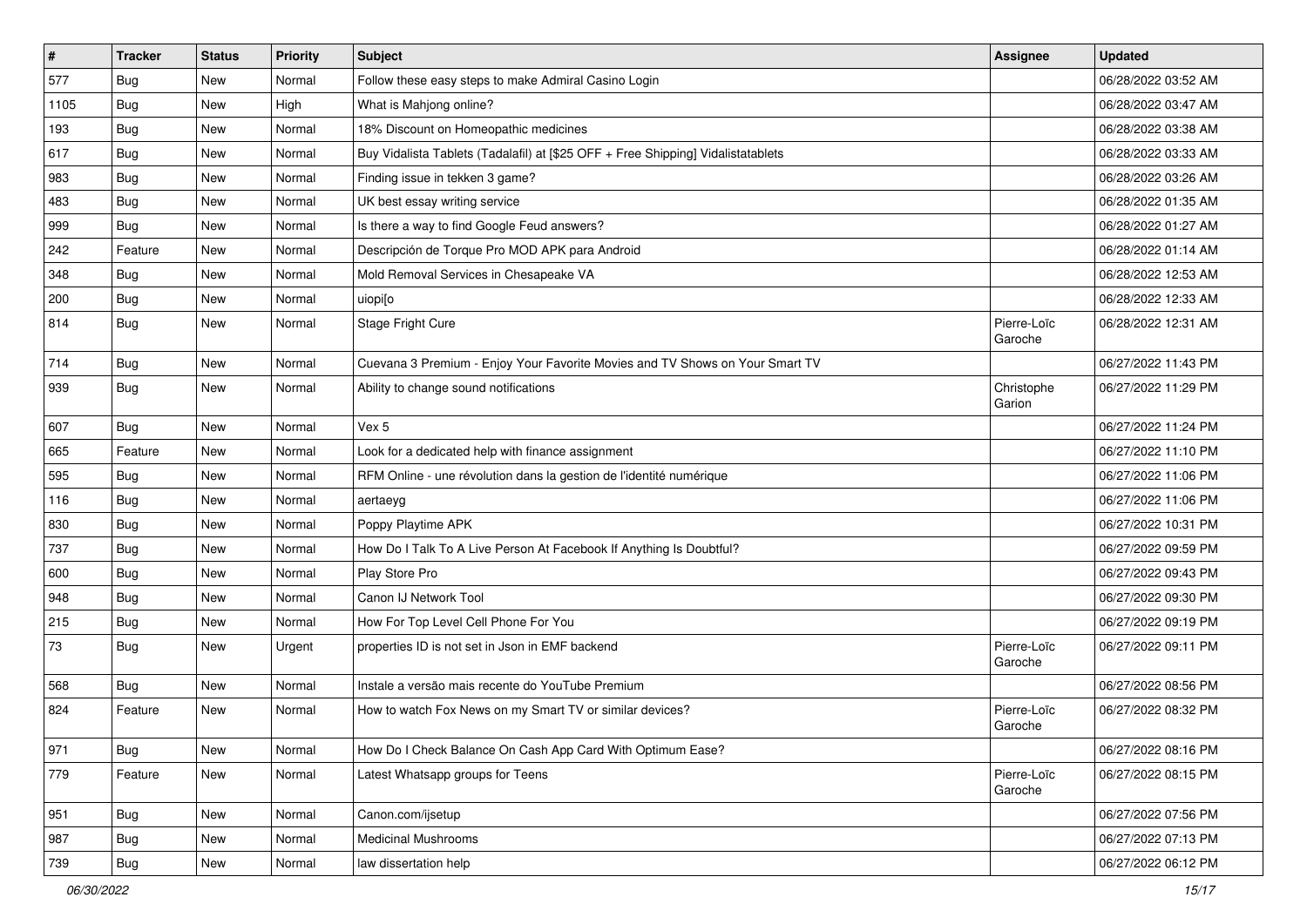| $\pmb{\#}$ | <b>Tracker</b> | <b>Status</b> | Priority | <b>Subject</b>                                                                         | <b>Assignee</b>      | <b>Updated</b>      |
|------------|----------------|---------------|----------|----------------------------------------------------------------------------------------|----------------------|---------------------|
| 756        | Feature        | New           | Normal   | Your one-stop destination for the thesis writing service                               |                      | 06/27/2022 05:46 PM |
| 763        | Bug            | New           | High     | How to Make a Ringtone on Your iPhone                                                  |                      | 06/27/2022 04:16 PM |
| 760        | <b>Bug</b>     | New           | Normal   | apkmod                                                                                 |                      | 06/27/2022 04:13 PM |
| 986        | <b>Bug</b>     | New           | Normal   | dbhdsvbhdf                                                                             | Christophe<br>Garion | 06/27/2022 04:12 PM |
| 738        | Bug            | New           | Normal   | How Much Amount Do I Get Using The Referral Code For Cash App?                         |                      | 06/27/2022 03:58 PM |
| 953        | <b>Bug</b>     | New           | Normal   | Manga Dogs - Read Your Favorite Comics on Your Smartphone                              |                      | 06/27/2022 03:53 PM |
| 272        | Feature        | New           | Normal   | Fashion                                                                                |                      | 06/27/2022 03:53 PM |
| 686        | <b>Bug</b>     | New           | Normal   | Welcome To The Most Demandable Mahipalpur Escorts Agency                               |                      | 06/27/2022 03:45 PM |
| 1119       | Bug            | New           | Normal   | Klondike Solitaire                                                                     |                      | 06/27/2022 03:00 PM |
| 196        | Bug            | New           | Normal   | Homoeobazaar For Homeopathy Medicines                                                  |                      | 06/27/2022 02:18 PM |
| 484        | Bug            | New           | Normal   | UK best essay writing service                                                          |                      | 06/27/2022 02:01 PM |
| 274        | Bug            | New           | Normal   | How AI is transforming coupon marketing campaigns?                                     | Anonymous            | 06/27/2022 01:54 PM |
| 1128       | <b>Bug</b>     | New           | Normal   | cvjvfbdi                                                                               | Hamza<br>Bourbouh    | 06/27/2022 01:52 PM |
| 1101       | Bug            | New           | Normal   | How to Delete Cash App History at once?                                                |                      | 06/27/2022 01:33 PM |
| 995        | Feature        | New           | Normal   | "ij.start canon                                                                        |                      | 06/27/2022 01:29 PM |
| 716        | <b>Bug</b>     | New           | Normal   | La celebración de un BabyShower.                                                       |                      | 06/27/2022 12:29 PM |
| 579        | <b>Bug</b>     | New           | Normal   | YOUR CV MAKES YOUR FIRST IMPRESSION                                                    | Christophe<br>Garion | 06/27/2022 12:22 PM |
| 233        | <b>Bug</b>     | New           | Normal   | Anauthorsway.com: My User Experience                                                   |                      | 06/27/2022 12:02 PM |
| 644        | <b>Bug</b>     | New           | Normal   | <b>TeaTV App Review</b>                                                                |                      | 06/27/2022 11:47 AM |
| 1118       | Bug            | New           | Normal   | <b>Gameplay Minecraft</b>                                                              |                      | 06/27/2022 10:33 AM |
| 538        | <b>Bug</b>     | New           | Normal   | Will cash app refund money if scammed quickly?                                         |                      | 06/27/2022 10:25 AM |
| 792        | <b>Bug</b>     | New           | Normal   | What is Google Camera Mod?                                                             |                      | 06/27/2022 10:20 AM |
| 232        | <b>Bug</b>     | New           | Normal   | FM whatsapp messaging app.                                                             |                      | 06/27/2022 10:04 AM |
| 590        | Bug            | New           | Normal   | Follow proper initiatives to check my cash app card balance:                           |                      | 06/27/2022 09:57 AM |
| 675        | <b>Bug</b>     | New           | Normal   | What Are Smart Tactics To Fix Cash App Transfer Failed Hurdles?                        |                      | 06/27/2022 09:51 AM |
| 944        | Feature        | New           | Normal   | Canon.com/ijsetup                                                                      |                      | 06/27/2022 09:46 AM |
| 819        | <b>Bug</b>     | New           | Normal   | Metal Slug Apk para Android                                                            |                      | 06/27/2022 09:35 AM |
| 988        | <b>Bug</b>     | New           | Normal   | <b>Medicinal Mushrooms</b>                                                             |                      | 06/27/2022 09:33 AM |
| 113        | <b>Bug</b>     | New           | Normal   | ufc 254 live                                                                           |                      | 06/27/2022 08:54 AM |
| 959        | <b>Bug</b>     | New           | Normal   | Get connected with cash app team-How to get money off cash app at walmart without card |                      | 06/27/2022 08:52 AM |
| 653        | Bug            | New           | Normal   | Jujube (Jinjoles): Properties And Health Benefits                                      |                      | 06/27/2022 08:47 AM |